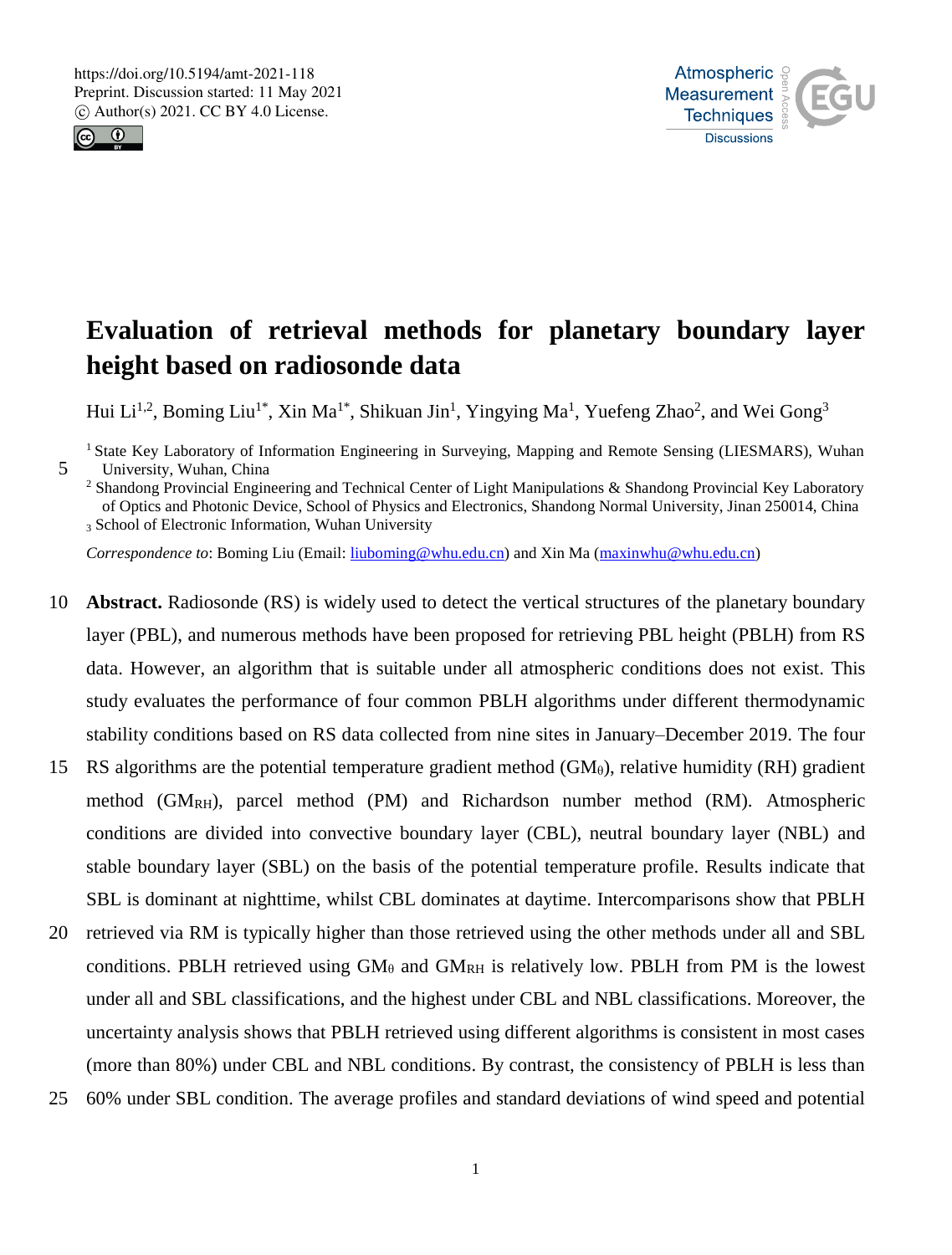



temperature under consistent and inconsistent conditions indicate that consistent cases are typically accompanied by evident atmospheric stratification, such as a large gradient in the potential temperature profile or a low-level jet in the wind speed profile. These findings indicate that the reliability of the PBLH results retrieved from RS data is affected by the structure of the boundary 5 layer. Overall, GM<sub> $\theta$ </sub> and RM are appropriate for CBL condition. GM $_{\theta}$  and PM are recommended for NBL condition.  $GM_{\theta}$  and  $GM_{RH}$  are robust for SBL condition. This comprehensive comparison provides a reference for selecting the appropriate algorithm when retrieving PBLH from RS data.

### **1 Introduction**

The planetary boundary layer (PBL) is the lowest layer of the atmosphere. Its vertical structure is of

- 10 highly significant in the study of the environment and climate (Stull, 1988; Garratt et al., 1982; Guo et al., 2016). The structure of PBL is considerably affected by topography, season and weather (Eresmaa et al., 2006; Guo et al., 2016). PBL height (PBLH) is directly related to the accumulation and diffusion of pollutants, and it can also be used as the input parameter of atmospheric chemical models and weather forecast systems (Liu et al., 2020; Shi et al., 2020). The continuous observation 15 of PBL is conducive to investigating the spatial and temporal distributions of pollutants and further optimising pollution simulation (Liu et al., 2018; Seibert et al., 2000). Therefore, monitoring PBLH
	- is important (Seidel et al., 2010).

In recent years, various instruments have been developed to observe the structure of PBL. These instruments include the radiosonde (RS), radar wind profiler, microwave radiometer, lidar and

20 ceilometer (Emeis et al., 2004; Guo et al., 2016; 2021; Liu et al., 2019; Aryee et al., 2020; Jiang et al., 2020). In accordance with the principle of observation, these instruments can be divided into three categories. RS and microwave radiometers can invert the vertical structure of the boundary layer by detecting atmospheric thermodynamic profiles (e.g. temperature and humidity) (Guo et al., 2016; Zhang et al., 2018). Radar wind profilers can detect the vertical distribution of the atmospheric wind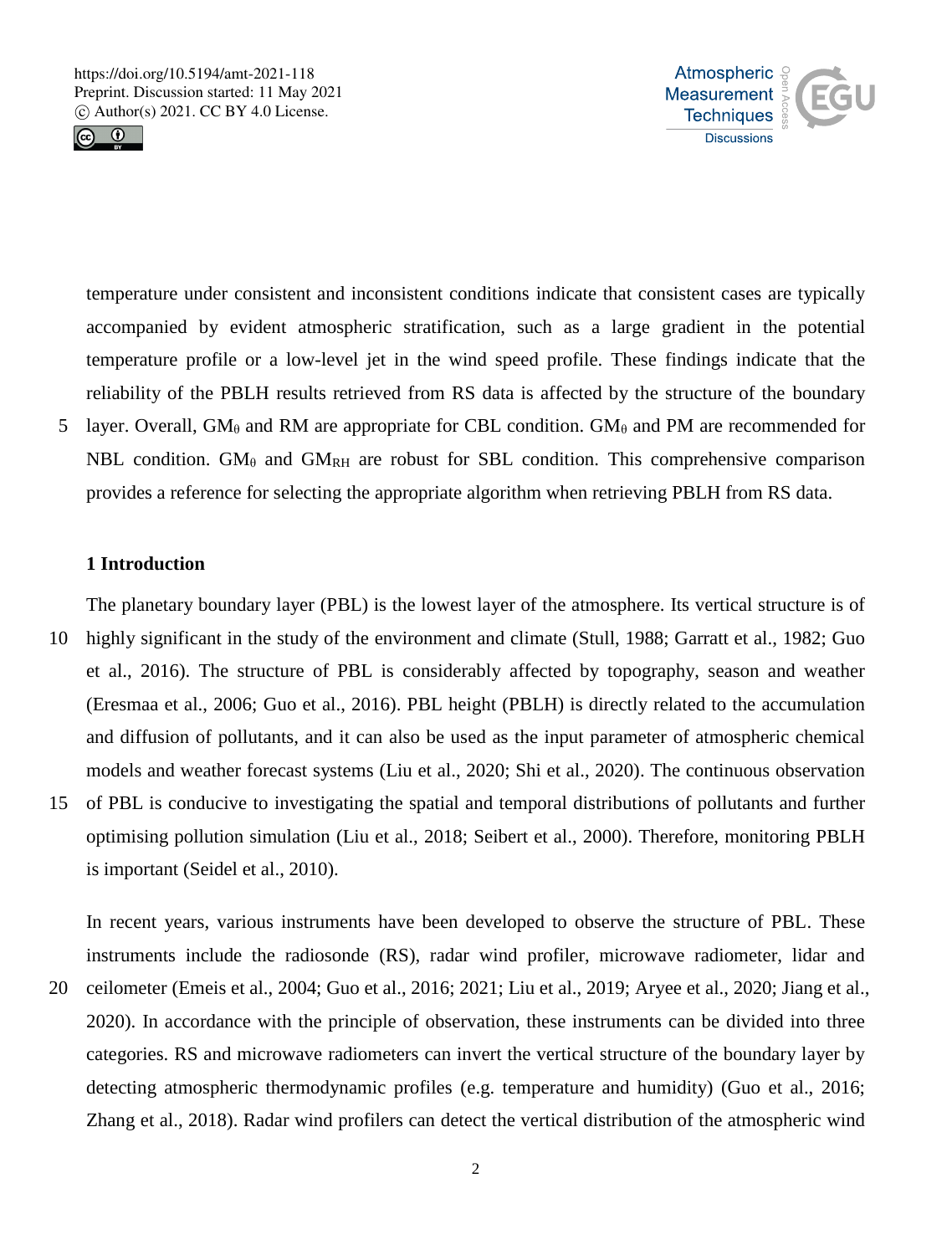



field and calculate PBLH through the variation of the atmospheric dynamic structure (Liu et al., 2020). Lidars and ceilometers observe the vertical structure of the boundary layer through the extinction properties of aerosols in the boundary layer (Haeffelin et al., 2012; Schween et al., 2014; Liu et al., 2018). These instruments provide us with good tools for observing the boundary layer.

- 5 Given its high detection accuracy and strong anti-interference capability, RS has been widely used in detecting PBLH (Seidel et al., 2012). PBLH is traditionally retrieved through the height-resolved observation of RS data, such as the profiles of temperature, humidity and wind speed (Kursinski et al., 1997; Zhang et al., 2018). Retrieval methods include surface-based inversion, relative humidity (RH) gradient method (GMRH), potential temperature gradient method (GM $_{\theta}$ ), Richardson number
- 10 method (RM) and the parcel method (PM) (Seidel et al., 2010; Seidel et al., 2012). Surface-based inversion, which was proposed by Bradley et al. (1993), is a clear indicator of a stable boundary layer; its top can also define PBLH. The maximum level of the vertical potential temperature gradient was determined as the current PBLH, indicating a transition from the lower region with less stable convection to the upper region with more stable convection (Stull, 1988; Garratt, 1994; Oke,
- 15 1995). Similarly, the minimum level of the vertical RH gradient was defined by Seidel et al. (2010) as the current PBLH. In RM, the ratio of buoyancy-related turbulence to mechanical shear-related turbulence is calculated to obtain the Richardson number (Ri), which determines the current PBLH as the lowest level when Ri crosses a critical value of 0.25 (Vogelezang and Holtslag, 1996). The basic idea of PM is to follow the dry adiabatic process, starting at the surface with the measured or
- 20 expected (maximum) temperature up to its intersection with the temperature profile from the most recent RS data. PM determines the PBLH as the equilibrium level of a hypothetical rising parcel of air representing a thermal (Holzworth, 1964). The aforementioned algorithms enhance the understanding of PBLH inversion from RS data. However, no algorithm is suitable for all atmospheric conditions. In addition, with the application of artificial intelligence (AI) technology to
- 25 the boundary layer, RS data are required to provide reliable PBLH results as standard values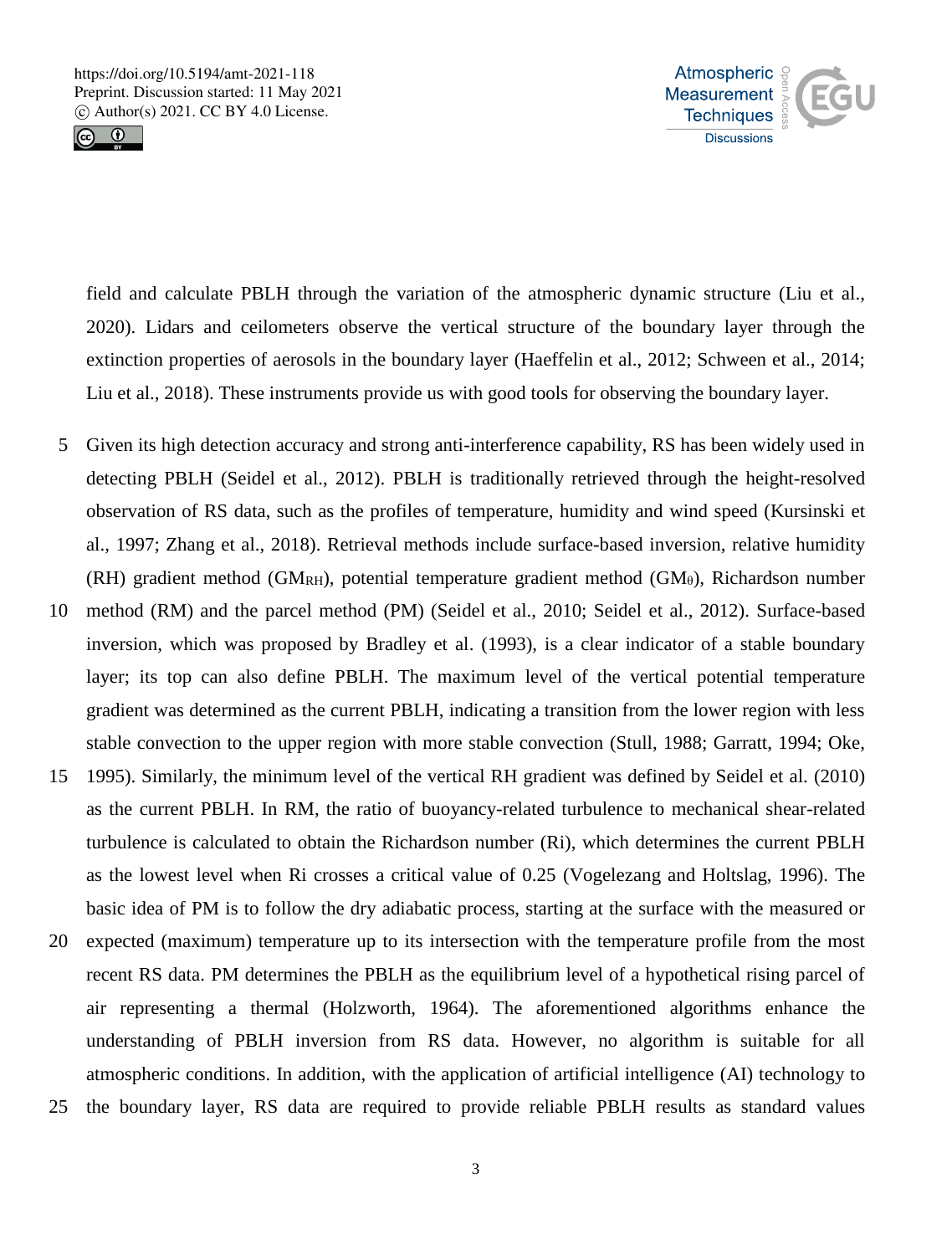



(Rieutord et al., 2020). Therefore, evaluating the performance of various algorithms under different atmospheric conditions is important (Krishnamurthy et al., 2020).

In the current study, the performance of four common RS algorithms is evaluated under different thermodynamic stability conditions based on RS data collected from January to December 2019.

5 Moreover, the reasons for the differences amongst the algorithms under different atmospheric conditions are analysed. Lastly, the optimal processing (OP) flow for the RS data retrieval of PBLH is proposed. The remainder of this paper is organised as follows. Section 2 introduces RS data, the classification technique used in PBLH definition and comparison and the retrieval methods. Section 3 objectively introduces and discusses the results of the study. Finally, conclusions are drawn in 10 Section 4.

# **2 Materials and data**

# *2.1 RS observations*

An L-band RS is an active measuring instrument that can provide fine-resolution profiles of temperature, humidity, wind speed and direction (Guo et al., 2009; Zhang et al., 2018). The L-band

- 15 RS of the China Meteorological Administration is typically launched two times a day at 0000 and 1200 Coordinated Universal Time (UTC) (Guo et al., 2016). Additional RS is launched at 0600 UTC in the Beijing (54511), Wuhan (57494) and Changsha (57687) sites, mostly to improve the prediction capability of high-impact weather in China (Zhang et al., 2018). Here, nine sites equipped with RS and radar wind profilers were used, as shown in Fig. 1. The name, longitude and latitude, altitude and
- 20 other information of each site are provided in Table 1. With the exception of the Urumqi site (51463), which has an altitude of approximately 0.9 km, most of the sites are located in low- and mediumlevel land. The RS data from the nine sites were obtained from January to December 2019.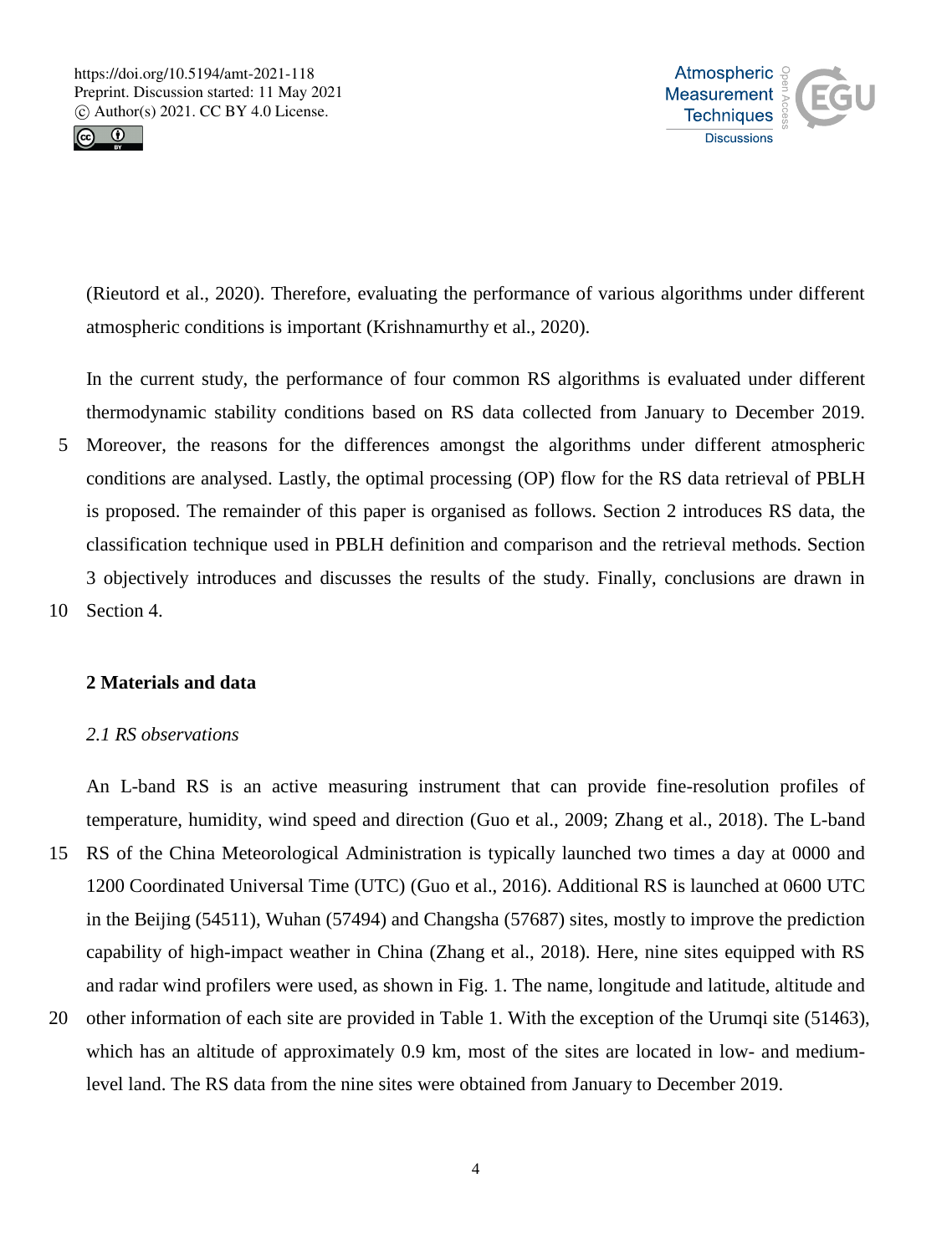



PBLH estimates are sensitive to the vertical resolution of RS data (Seidel et al., 2010); thus, considering whether to resample or not is necessary when processing RS data. Following the previous RS data processing in China (Liu and Liang, 2010; Zhang et al., 2018; Su et al., 2020), the original L-band RS data were resampled at an interval of 5 hPa from the second reading. 5 Furthermore, RS data with an adjacent height difference greater than 200 m than the original data were deleted to improve the accuracy of the analysis results. After data screening, the number of samples from each site was approximately 700, as shown in Fig. 1.

## *2.2 Classification of thermodynamic stability condition*

In accordance with the thermodynamic stability structure, PBL can be divided into three types: 10 convective boundary layer (CBL), neutral boundary layer (NBL) and stable boundary layer (SBL) (Liu and Liang, 2010; Zhang et al., 2018). CBL refers to atmosphere heated by the ground. Atmospheric turbulence is strong in CBL, and unstable stratification occurs. NBL refers to the neutral stratification of the entire atmosphere from bottom to top. Buoyancy in NBL exerts an extremely weak effect on turbulent motion, and it can be disregarded. SBL is formed via inversion 15 stratification accompanied by ground radiation cooling. It typically occurs at night, and it is also known as the nocturnal boundary layer (Stull, 1988; Zhang et al., 2016; Zhang et al., 2020).

PBL types are classified by calculating the potential temperature difference (PTD) between the fifth and second sample points from the surface (Liu and Liang, 2010; Zhang et al., 2020). The threshold value of PTD is set as 0.1 K. Moreover, SBL has to be determined further by using the third and first 20 sample points from the surface. In particular, if  $PTD_{5-2} > 0.1$  K and  $PTD_{3-1} > 0$  K, then PBL is identified as SBL; if  $PTD_{5-2} < -0.1$  K, then PBL is identified as CBL. Other cases can be regarded as NBL (Zhang et al., 2020). The classification results of the nine selected sites are presented in Fig. 1. For all the sites, SBL is the dominant PBL type (i.e. more than 400 samples). This result is attributed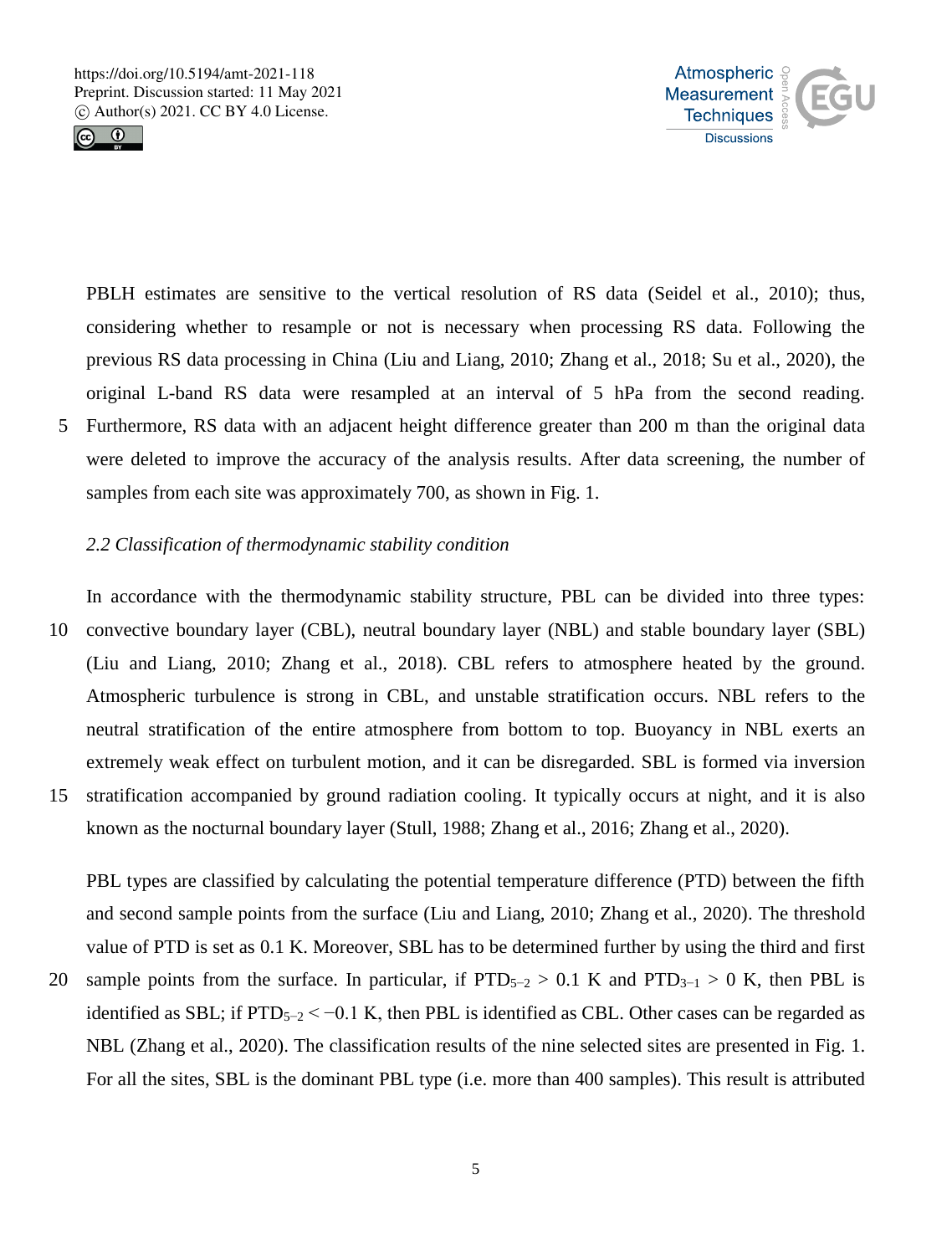



to the fact that the detection time of RS in China is at night, which is conducive to the formation of SBL (Nieuwstadt, 1984; Poulos et al., 2002).

# *2.3 Methodology for estimating PBLH*

In the current study, four common methods are used to retrieve PBLH from RS data:  $GM_{\theta}$ ,  $GM_{RH}$ ,

5 PM and RM.

 $GM_{\theta}$  is similar to  $GM_{\text{RH}}$ . They analyse the vertical gradient profile of  $\theta$  and RH, find the minimum local peak value that exceeds the threshold value by setting the threshold value, determine the height corresponding to the minimum local peak value as PBLH and set the threshold values of the potential temperature and RH vertical gradients as 0.003 K/m and 0/m, respectively (Seidel et al., 2010; Stull,

10 1988; Garratt, 1994; Oke, 1995).

In PM, the height of PBL is defined as the height from the adiabatic rising air mass to neutral buoyancy under CBL and NBL classification conditions (Stull, 1988). In accordance with Liu and Liang (2010), PBLH is more difficult to retrieve under SBL than under CBL and NBL conditions. Moreover, SBL turbulence can be generated using two major mechanisms: buoyancy forcing and

15 shear driving. If buoyancy forcing-derived and wind shear-derived PBLH are simultaneously generated, then minimum height is estimated as PBLH for SBL.

RM has been proven to be a reliable method for calculating PBLH (Seidel et al., 2012; Vogelezang and Holtslag, 1996). On the basis of previous studies (Guo et al., 2016), height is estimated as PBLH in the current study when the rib exceeds the critical value of 0.25.

20 For all the inversion methods, PBLH results are limited within 0.15–3 km to avoid the influences of surface noise and high clouds. In addition, a surface-based temperature inversion layer (TIL) is a clear indicator of SBL, wherein inversion height can define PBLH (Bradley et al., 1993; stull, 1989).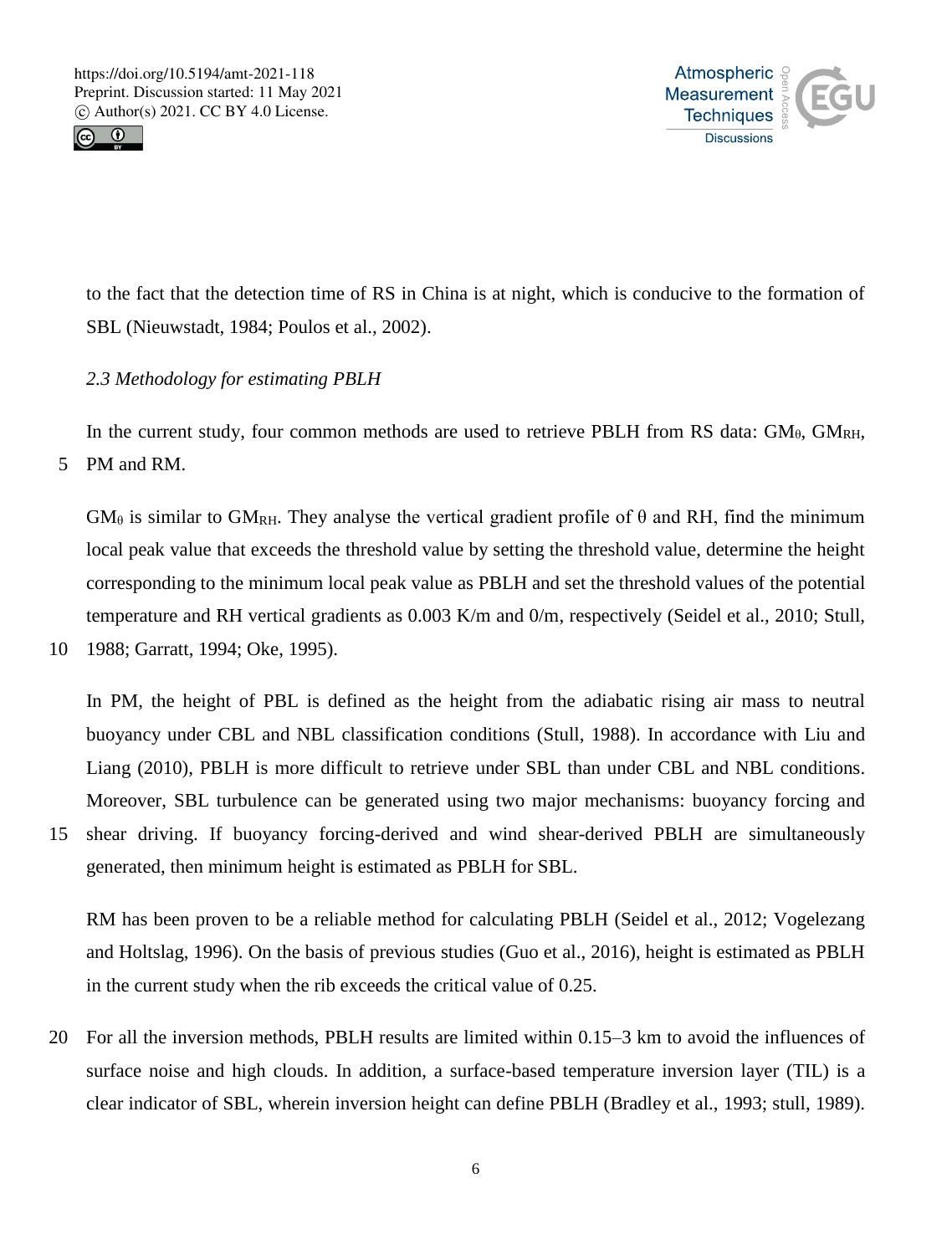



Seibert et al. (2000) indicated that the temperature inversion structure differs from the boundary layer structure assumed by the four methods. Therefore, if TIL is found in a sounding, then the four methods are not evaluated.

# **3 Results and discussion**

5 The frequency of different PBL types was investigated in this section. Moreover, PBLH results obtained using different methods were compared with one another. Then, the reasons for the differences amongst the algorithms under different atmospheric conditions were analysed. Lastly, an OP flow for the RS data inversion of PBLH was proposed.

# *3.1 Frequency of different PBL types*

10 The frequency of different PBL types at the nine selected sites was calculated in accordance with the vertical distribution of potential temperature, as illustrated in Fig. 2. Notably, TIL actually belongs to SBL (Seibert et al., 2000). The four methods are not evaluated when TIL is present; thus, the frequency of TIL is also calculated. For the nine selected sites, TIL and SBL account for more than 60%, and even 90% in Jinan (54727) and Changsha (57687). This result indicates that the 15 atmosphere is in a stable state in most RS observations. From the perspective of observation time, SBL and TIL dominate at 0000 and 1200 UTC, whilst CBL is dominant at 0600 UTC. This finding is attributed to the influence of sunlight; that is, the high surface heat flux during the day is conducive to the formation of CBL, whilst the low heat flux at night is conducive to the formation of SBL (Nieuwstadt, 1984; Stull, 1988; Poulos et al., 2002). Moreover, SBL and NBL can form under 20 certain meteorological conditions during the day and even occur in the afternoon (Medeiros et al., 2005). Overall, the proportions of CBL, NBL and SBL are similar across these stations, except in Urumqi (51463) and Sansha (59981). In the Urumqi (51463) site, CBL can account for 20%, even in the absence of daytime (0600 UTC) detection data. CBL is mostly concentrated at 1200 UTC. This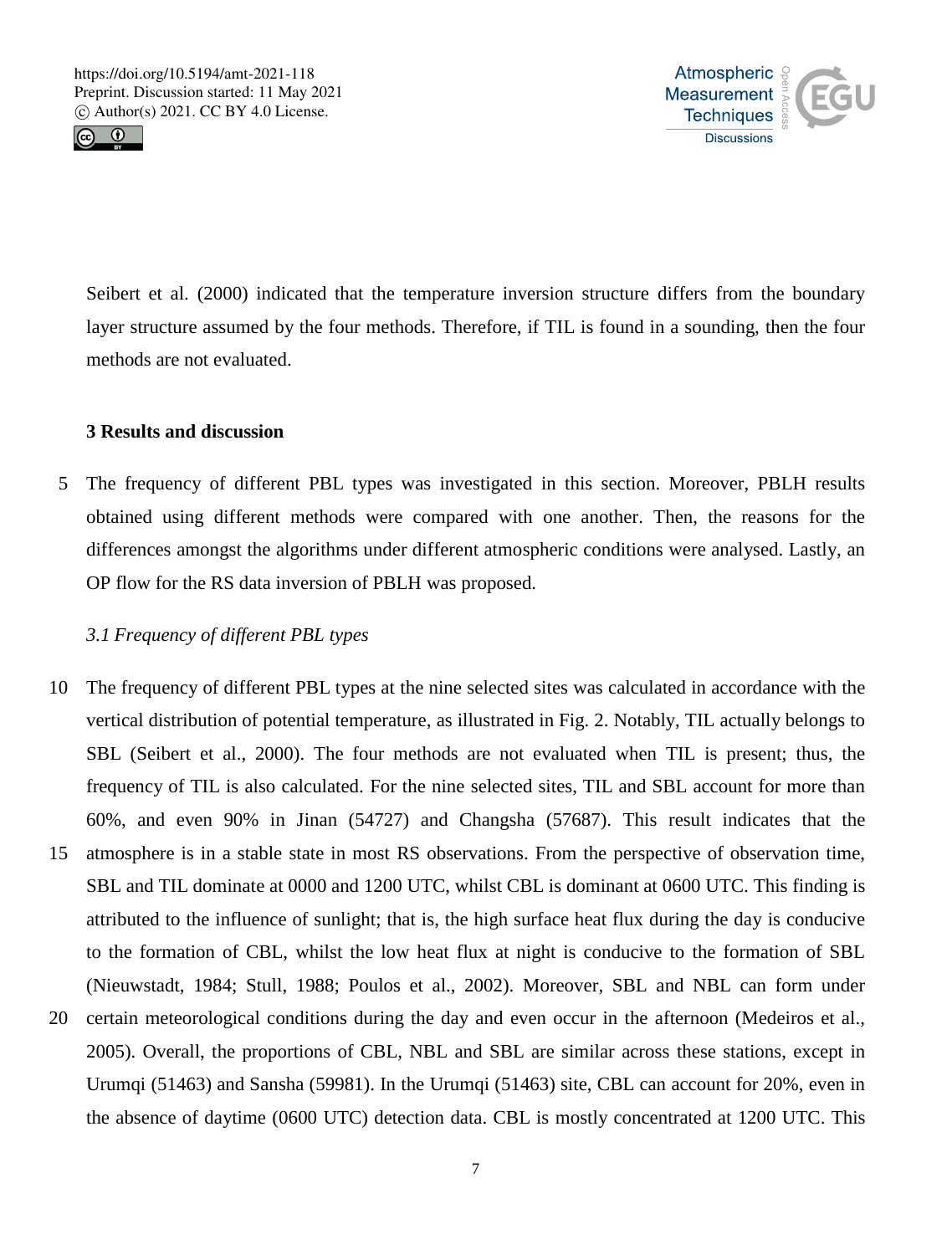



result is attributed to the geographical location of Urumqi, where sunset occurs after 1200 UTC during spring and summer (Guo et al., 2019). In the Sansha (59981) site, which is set up on an island, NBL at 1200 UTC can account for 20%, and TIL is less than 5%. This finding indicates that the boundary layer structure is mostly affected by sea breeze.

# 5 *3.2 Intercomparison of PBLH results*

Figure 3 shows the quartile of PBLH and the average PBLH of the four methods in three time intervals each day under the four categories. The sample numbers of CBL, NBL and SBL is 374, 918 and 3340, respectively. PBLH exhibits evident diurnal variation, particularly in the All classification (Fig. 3a). PBLH at noon (0600 UTC) is significantly higher than those at other times (the median is

- 10 approximately 1 km), whilst PBLH results in the morning (0000 UTC) and evening (1200 UTC) are significantly lower than that at noon. This finding is attributed to the strong solar radiation at noon, causing the boundary layer to develop fully at daytime, whilst weak solar radiation leads to maintaining PBLH at a low level; the average height is approximately 0.5 km (Zhang et al., 2016). This finding is similar to that of Guo et al. (2016), who indicated that PBLH is typically less than 1
- 15 km at daytime and less than 0.5 km at night. The comparison of the PBLH results obtained using different methods indicates that the mean PBLH retrieved via RM is typically higher than those retrieved using the other methods under All and SBL classifications, and the mean PBLH retrieved using  $GM_\theta$  and  $GM_{RH}$  is relatively low. The mean PBLH retrieved using RM is the highest at 0000 and 0600 UTC under CBL and NBL classifications. Moreover, the mean PBLH retrieved using PM
- 20 is the lowest under All and SBL classifications and the highest under CBL and NBL classifications. Similarly, PM mixing heights are lower than those of the other methods (Seidel et al., 2010).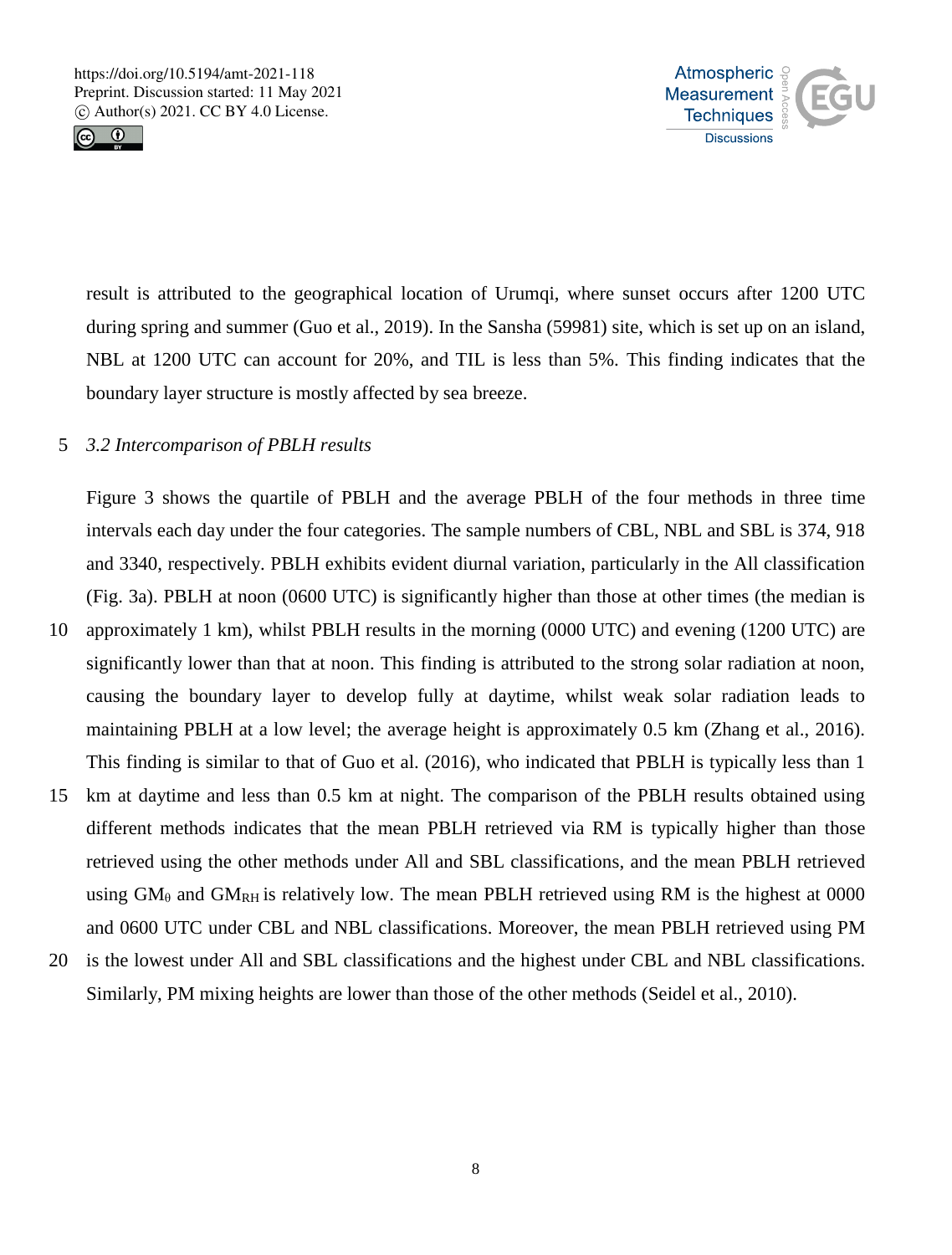



## *3.3 Uncertainty analysis*

Figure 4 presents two case studies of PBLH determination using the four different methods under CBL classification. The first case is at the Beijing (54511) station at 0000 UTC on 10 June 2019 (Figs. 4a–4c). The PBLH results of  $GM_\theta$  and  $GM_{RH}$  are the same (0.26 km) and similar to those of 5 PM and RM (0.29 km). From the wind speed and temperature profiles (Fig. 4c), evident low-level jets and uplifted inversion layers are observed. The second case is at the Urumqi (51463) station at 1200 UTC on 05 August 2019 (Figs. 4d–4f). PBLH retrieved using  $GM_\theta$  and PM is approximately 2.1 km, which differs from that retrieved using  $GM_{RH}$  and RM (approximately 1 km). In the wind speed profile, wind shear appears at the height of the two PBLH results. Figure 5 illustrates the case 10 studies of PBLH determination under NBL classification at the Qingdao (54857) station at 0000

- UTC on 10 June 2019 (Figs. 5a–5c) and at the Beijing (54511) station at 0000 UTC on 15 March 2019 (Figs. 5d–5f). The PBLH results determined using the four methods in the first case are consistent (i.e. approximately 0.25 km), whilst the PBLH results determined using the four methods in the second case are significantly different. PBLH retrieved using  $GM_\theta$  and PM is approximately
- 15 1.45 km, whilst the results of  $GM_{RH}$  and RM are approximately 0.3 km. Similar to the CBL cases, evident uplifted inversion layers are observed in the first case (Fig. 5c). In the second case, the existence of a low-level jet at the height of the two PBLH results is reported. Lastly, the case studies under CBL classification are presented in Fig. 6. The first case is at the Urumqi (51463) station at 0000 UTC on 23 February 2019. The second case is at the Beijing (54511) station at 0000 UTC on
- 20 10 November 2019. Similar to the previous cases, evident uplifted inversion layers are noted when PBLH is retrieved using the four methods. These results indicate that the reliability of PBLH results retrieved from RS data is affected by the structure of the boundary layer.

To investigate the effect of the boundary layer structure, we define consistency to evaluate PBLH results obtained using different methods. For each sample, if the heights determined by more than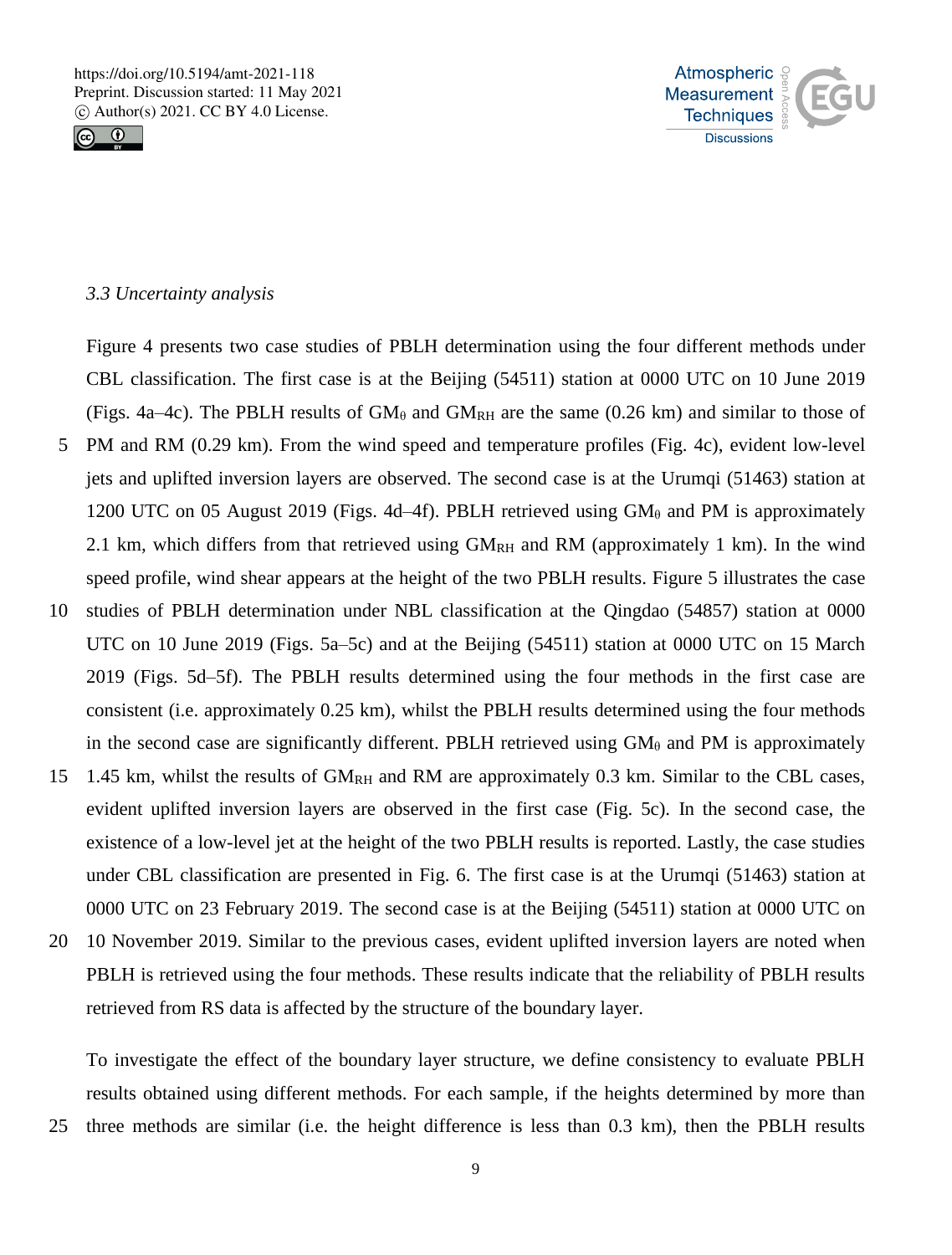



obtained using these methods are determined to be consistent. Otherwise, the PBLH results are determined to be inconsistent. In addition, if the PBLH result is unavailable, then it is defined as an invalid value (nan). In this manner, we generate statistics on the consistency of all the algorithms under all the classification conditions. The statistical results are provided in Table 2. Under CBL 5 condition,  $GM_\theta$  achieves the highest consistency, accounting for 83.96%, whereas  $GM_{\text{RH}}$  presents the lowest consistency, accounting for 74.06%. The consistency of the two other methods is approximately 80%. For NBL classification,  $GM_\theta$  also exhibits the highest consistency, accounting for 91.72%, whereas RM demonstrates the lowest consistency, accounting for 69.50%. Under SBL condition, the consistency of  $GM_{\theta}$ ,  $GM_{RH}$ , PM and RM is 58.35%, 57.87%, 49.34% and 28.47%,

- 10 respectively. Moreover, the PBLH results retrieved using different methods are also evaluated under TIL condition. In this classification, the temperature inversion height is regarded as the standard value and compared with the results retrieved using the four methods. The retrieval results of  $GM_{RH}$ and  $GM_\theta$  exhibit the highest consistency (above 90%). These results indicate that the consistency of PBLH retrieved using  $GM_{\theta}$  and  $GM_{RH}$  is higher than those retrieved using other methods. These
- 15 findings are consistent with those of Seidel et al. (2010). Simultaneously, under NBL and SBL classifications, the proportion of effective PBLH results for  $GM_{\theta}$ ,  $GM_{RH}$  and PM is extremely high, and the proportion of invalid values (nan) is less than 1%. By contrast, the proportion of invalid values for RM is 18.30% and 63.47% under NBL and SBL classifications, respectively. This finding indicates that  $GM_{\theta}$ ,  $GM_{RH}$  and PM are more effective than RM under NBL and SBL conditions.
- 20 Under TIL conditions, 95.95% of the PBLH results from RM are defined as nan. This finding may be attributed to the formation of TIL being frequently related to the radiative cooling of the surface. When TIL occurs, turbulence is weak, and thus, the probability of using RM to retrieve PBLH is small (Seidel et al., 2012).

In accordance with the aforementioned consistency, the average profiles and standard deviations of 25 the wind speed and potential temperature of consistent and inconsistent cases under CBL, NBL and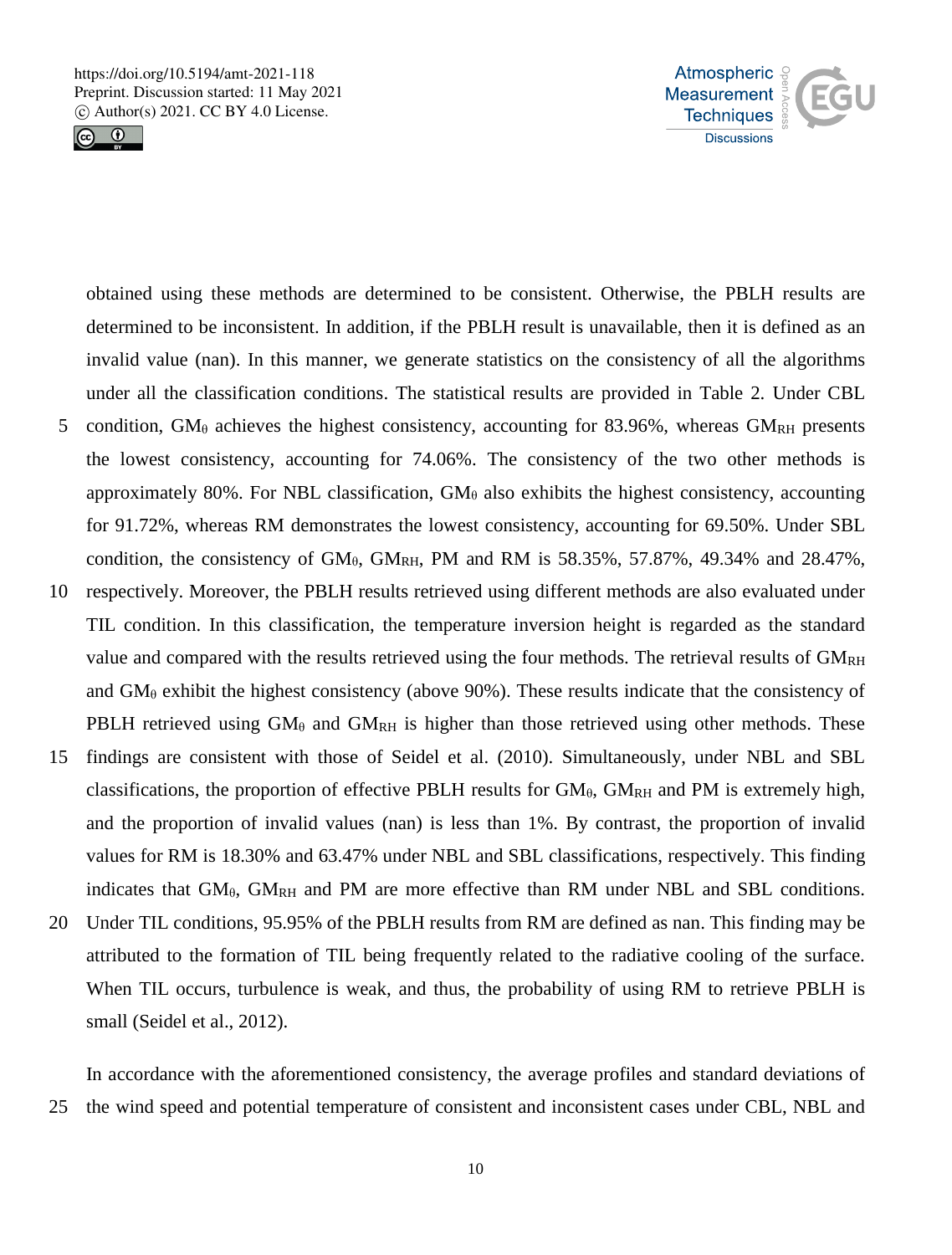



SBL classifications are presented in Fig. 7. Under CBL classification, the mean wind speed profile of consistent cases is similar to that of inconsistent cases (Fig. 7a), whilst the mean potential temperature profile of consistent cases has a larger gradient than that of inconsistent cases (Fig. 7d). This phenomenon also occurs in NBL classification (Figs. 7b and 7e). By contrast, the mean wind 5 speed profile of consistent cases differs from that of inconsistent cases under SBL classification (Fig. 7c), and an evident low-level jet (0.3–0.4 km) is observed in the mean wind speed profile of consistent cases. The mean potential temperature profile of consistent cases is in accord with that of inconsistent cases (Fig. 7d). The mean potential temperature profile of consistent cases exhibits an evident gradient under CBL and NBL classifications, and the mean wind speed profile of consistent

- 10 cases has an apparent low-level jet under SBL classification. These results indicate that consistent cases are typically accompanied by noticeable atmosphere stratification, such as a large gradient in the potential temperature profile or a low-level jet in the wind speed profile. Liu et al. (2020) compared PBLH from RS and a radar wind profiler. They pointed out that the height difference between PBLH from RS and from the radar wind profiler is evident when the vertical structure of the
- 15 atmosphere presents no evident stratification.

## *3.4 Optimisation process*

In accordance with the preceding uncertainty analysis, we can propose the OP flow for PBLH inversion from RS data. For RS data, the first step is to confirm the structure type of the boundary layer on the basis of the potential temperature and temperature profile. The appropriate method is 20 then selected for different types of boundary layer. Considering the effective inversion number and consistency in Table 2,  $GM_\theta$  and RM are recommended for use under CBL condition. Under NBL condition,  $GM_\theta$  and PM exhibit the highest consistency, and thus, are recommended for use. Under SBL condition,  $GM_\theta$  and  $GM_{RH}$  exhibit similar performance and are recommended for use. When TIL is present, the height of the temperature inversion top is defined as PBLH.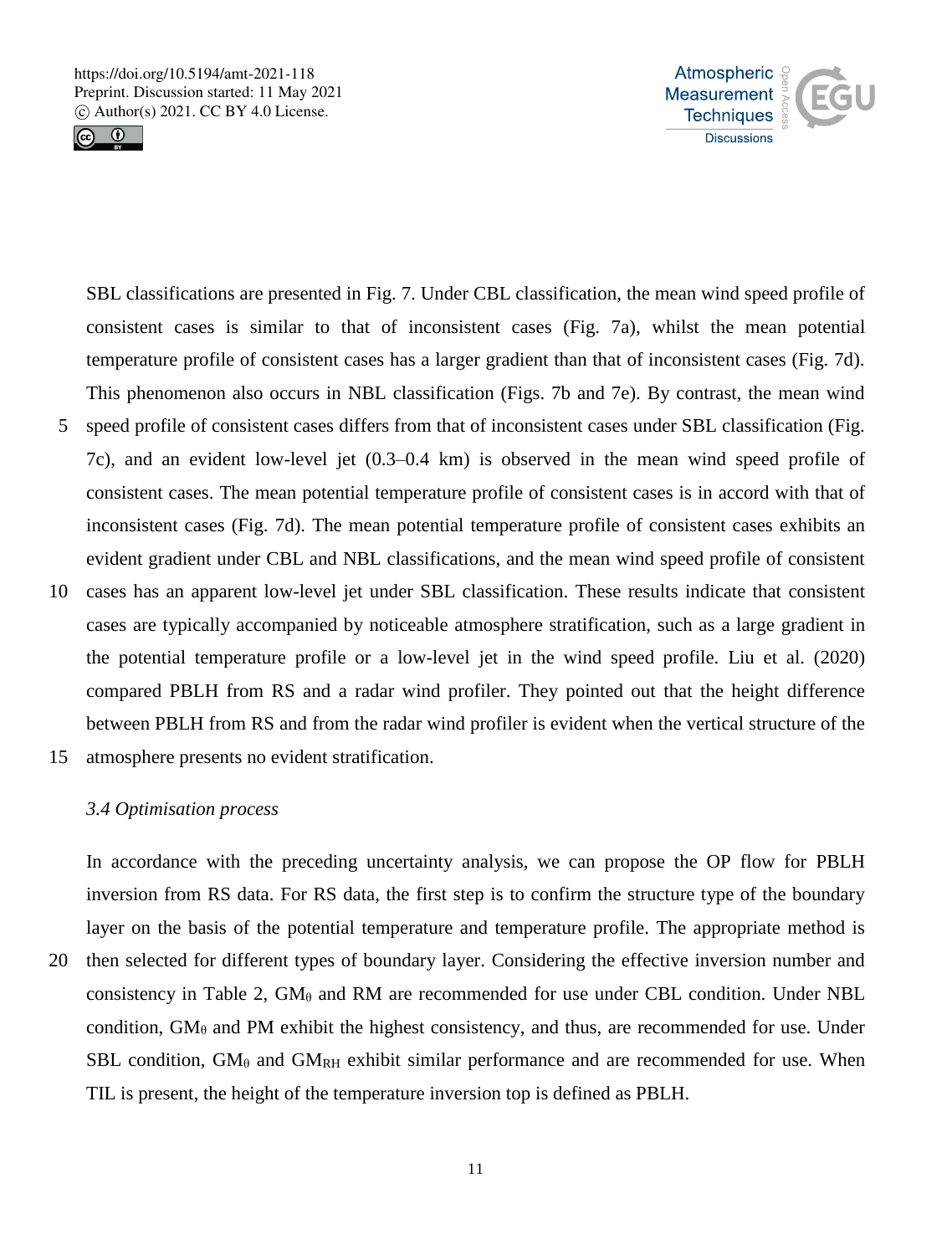



Figure 8 shows the quartiles and average values of PBLH for each method and OP at the nine selected sites. Here, the OP of RS data is the use of  $GM<sub>θ</sub>$  under CBL, NBL and SBL classification conditions, and the temperature inversion height is regarded as PBLH under TIL condition. With the exception of the Sansha (59981) site, PM and RM overestimate PBLH in each site relative to OP,

- 5 whilst  $GM_{\theta}$ ,  $GM_{RH}$  and OP have similar PBLH. PBLH determined using OP is in the average level of the four other methods and relatively stable. This finding is consistent with that of Aryee et al. (2020), who indicated that the gradient method is superior to RM and other methods and can produce extremely low deviations and high statistical correlation coefficients. Figure 8 shows evident regional differences in PBLH. The PBLH results of the Urumqi site (51463) in Northwest China and
- 10 the Beijing site (54511) in North China are significantly higher than 0.5 km. In particular, the average PBLH of the Urumqi (51463) and Beijing (54511) sites is higher than those of other sites when RM is used, and the number of average PBLH results is 0.98 km and 0.82 km, respectively. In the inland and coastal areas of southeast China, the average PBLH is generally lower than 0.5 km, even in Sanya (59948), where the average PBLH is approximately 0.3–0.4 km. Such regional
- 15 differences are due to various reasons, and certain differences exist in the dominant mechanisms of PBL development in various regions. For example, in the Urumqi site (51463) in Northwest China, net radiation is significantly lower than that in the south. This phenomenon is due to the dry climate, which makes the surface latent heat flux caused by evapotranspiration small; thus, most of the heat is transported to the atmosphere through sensible heat, which is conducive to the development of PBL
- 20 (Wang and Wang, 2014; Guo et al., 2019). By contrast, high soil moisture can cause a relatively shallower diurnal PBL over the southeast coast (Mcgrath-Spangler and Denning, 2012). This result is consistent with the analysis based on RS data and the reanalysis data from January 2011 to July 2015 of Guo et al. (2016).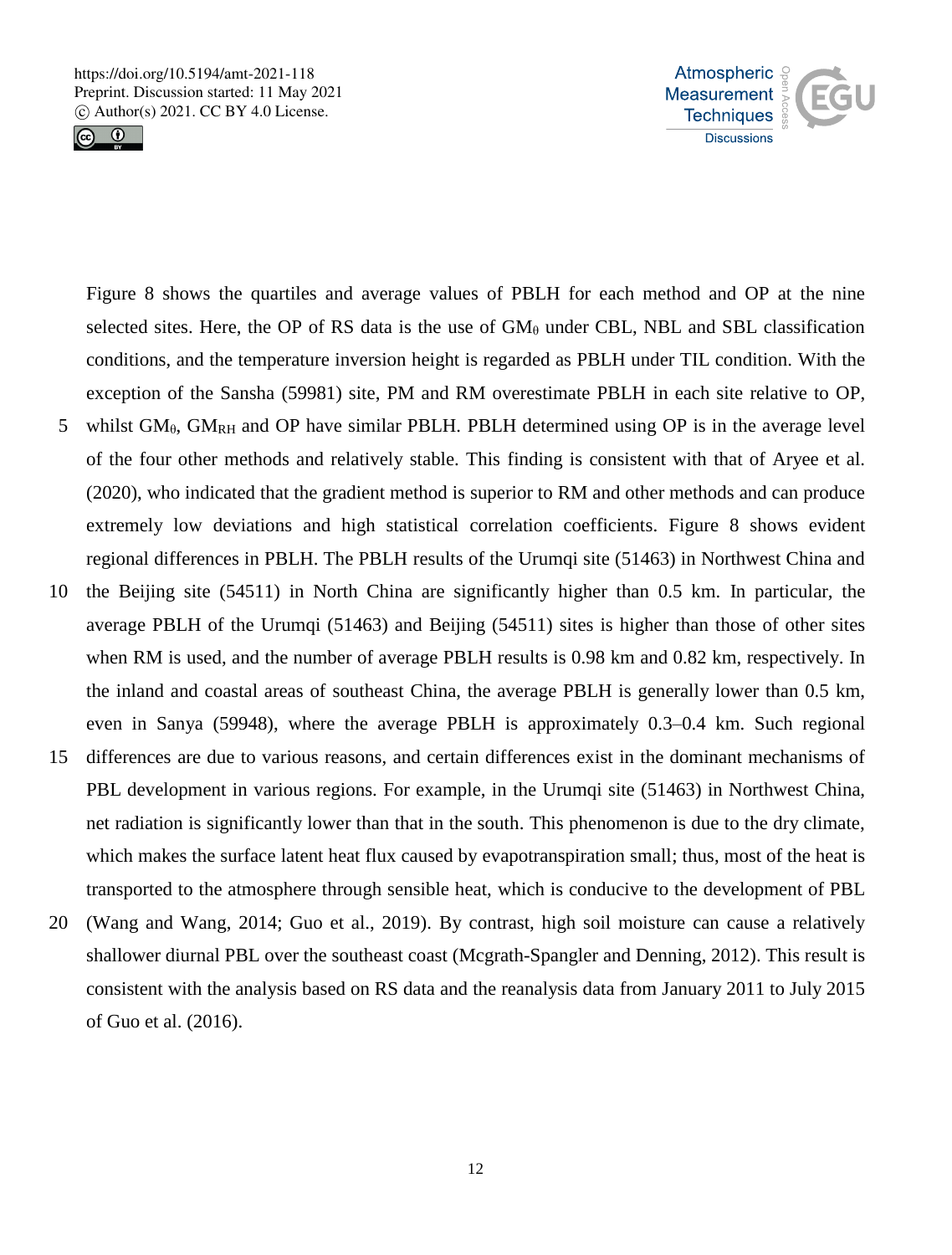



#### **5 Summary and conclusions**

The performance of four common PBLH retrieval algorithms is evaluated under different thermodynamic stability conditions on the basis of the RS data of nine sites in China from January to December 2019. The reasons for the differences amongst the methods under varying atmospheric 5 conditions are analysed. Finally, the OP flow of PBLH retrieval based on RS data is proposed.

In accordance with the vertical distribution of the potential temperature profile, the frequency of different PBL types in the nine selected sites are calculated. The results show that SBL and TIL are dominant, particularly at 0000 and 1200 UTC, whilst CBL is dominant at 0600 UTC. Moreover, by comparing PBLH retrieved using different methods under varying conditions, the mean PBLH

- 10 retrieved using RM is typically higher than those retrieved using the other methods under All and SBL conditions, and the mean PBLH retrieved using PM is the lowest. By contrast, the mean PBLH retrieved using PM is the highest under CBL and NBL classifications. The mean PBLH retrieved using  $GM_{\theta}$  and  $GM_{RH}$  is relatively low. Then, an uncertainty analysis is conducted for the consistent and inconsistent special cases of the four methods under different classification conditions. The
- 15 results show that under CBL and NBL conditions, PBLH retrieved using different methods is consistent in most cases (more than 80%). By contrast, the consistency of PBLH is less than 60% under SBL condition. GM $_{\theta}$  exhibits the highest consistency under all conditions, and GM<sub>RH</sub> and PM are more effective than RM under NBL and SBL conditions. Meanwhile, the average profiles and standard deviations of the wind speed and potential temperature of consistent and inconsistent cases
- 20 under CBL, NBL and SBL classifications are analysed. The results indicate that consistent cases are typically accompanied by evident atmosphere stratification, such as a large gradient in the potential temperature profile or a low-level jet in the wind speed profile. Finally, the OP flow for the RS data retrieval of PBLH is proposed. GM<sub> $\theta$ </sub> and RM are recommended for use under CBL condition. GM<sub> $\theta$ </sub> and PM exhibit the highest consistency and are appropriate for NBL condition.  $GM_\theta$  and  $GM_{RH}$  are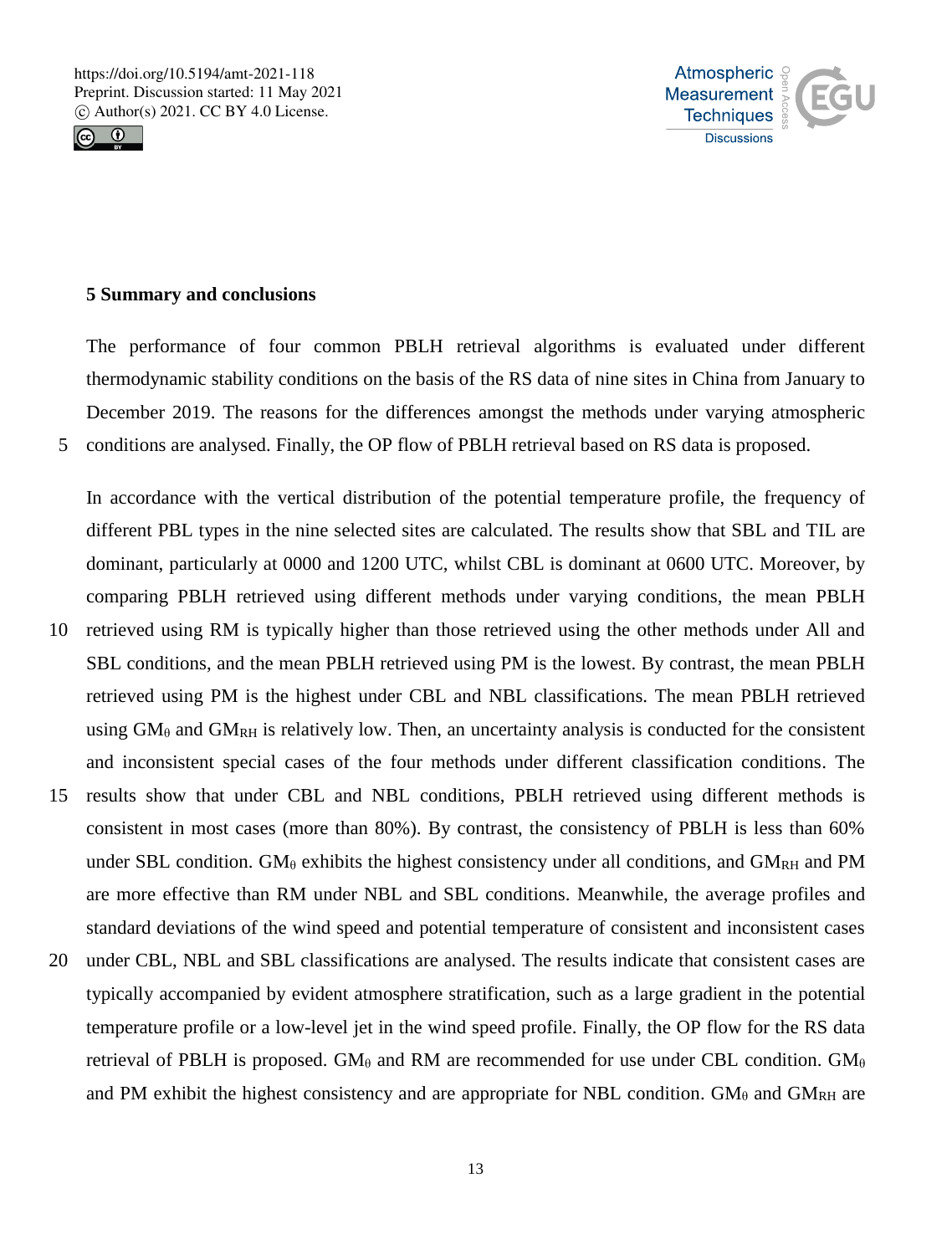



robust for SBL condition. When TIL is present, the height of the temperature inversion top is defined as PBLH.

The results of this study help in understanding the performance of PBLH retrieval methods and the characteristics of PBL in China. It provides a reliable process for inverting boundary layer height

5 results from RS data. Future work will explore the application of AI algorithms to boundary layer inversion.

# **Data availability**

The L-band radiosonde data used in this paper can be provided for non-commercial research purposes upon request (Dr. Boming Liu: liuboming@whu.edu.cn).

## 10 **Author contributions**

The study was completed with close cooperation between all authors. H. Li and B. Liu conceived the idea of this manuscript; H. Li and B. Liu conducted the data analyses and co-wrote the manuscript; X. Ma, S. Jin, Y. Ma, Y. Zhao and W. Gong discussed the experimental results, and all coauthors helped reviewing the manuscript.

#### 15 **Competing interests.**

The authors declare that they have no conflict of interest.

#### **Acknowledgements.**

This work was financially supported by the National Natural Science Foundation of China under grant 42001291, 41801261, 41827801 and Project funded by the China Postdoctoral Science 20 Foundation 2020M682485.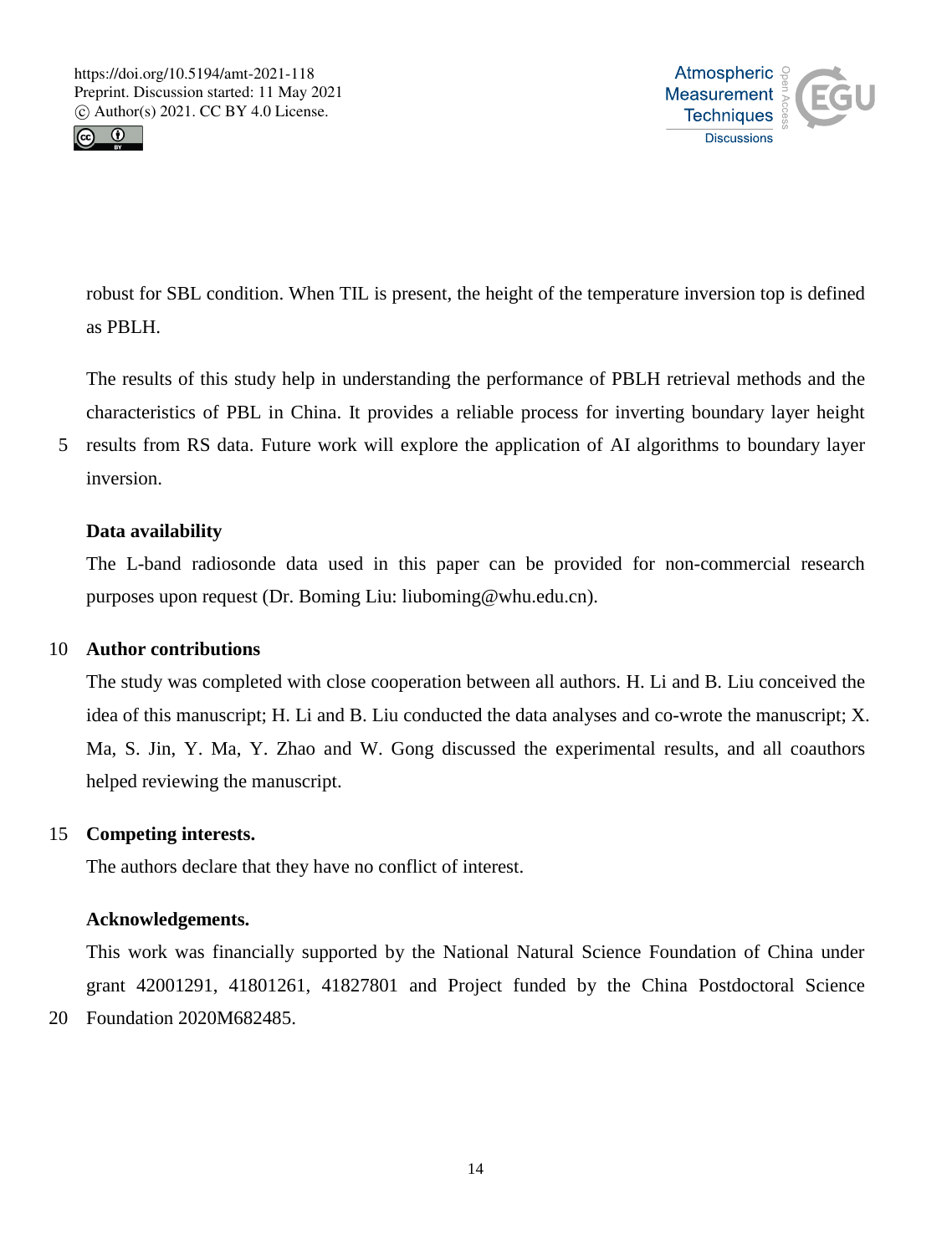



#### **References**

- Aryee, J., Amekudzi, L., Preko, K., Atiah, W., and Danuor, S.: Estimation of planetary boundary lay er height from radiosonde profiles over West Africa during the AMMA field campaign: Interco mparison of different methods, Scientific African, 7: 00228, https://doi.org/10.1016/j.sciaf.2019. 5 e00228, 2020.
	- Bradley, R. S., Keimig, F. T., and Diaz, H. F.: Recent changes in the North American Arctic boundar y layer in winter, Journal of Geophysical Research: Atmospheres, 98, 8851-8858, https://doi.org /10.1029/93jd00311, 1993.
	- Emeis, S., Münkel, C., Vogt, S., Müller, W. J., and Schäfer, K.: Atmospheric boundary-layer structur
- 10 e from simultaneous sodar, rass, and ceilometer measurements, Atmospheric Environment, 38 (2), 273-286, https://doi.org/10.1016/j.atmosenv.2003.09.054, 2004.
	- Eresmaa, N., Karppinen, A., Joffre, S.M., Rasanen, J., and Talvitie, H.: Mixing height determination by ceilometer, Atmospheric Chemistry and Physics, 6, 1485-1493, https://doi.org/10.5194/acp-6 -1485-2006, 2006.
- 15 Garratt, J.R., Wyngaard, J.C., and Francey, R.J.: Winds in the atmospheric boundary layer-prediction and observation, Journal of Atmospheric Sciences, 39, 1307-1316, https://doi.org/10.1175/1520 -0469(1982)039<1307:WITABL>2.0.CO;2, 1982;
	- Garratt, J.R.: Review: the atmospheric boundary layer, Earth-Science Reviews, 37, 89-134, https://do i.org/10.1016/0012-8252(94)90026-4, 1994.
- 20 Guo, J., Miao, Y., Zhang, Y., Liu, H., Li, Z., Zhang, W., He, J., Lou, M., Yan, Y., and Bian, L.: The climatology of planetary boundary layer height in China derived from radiosonde and reanalysis data, Atmospheric Chemistry and Physics, 16, 13309-13319, https://doi.org/10.5194/acp-16-13 309-2016, 2016.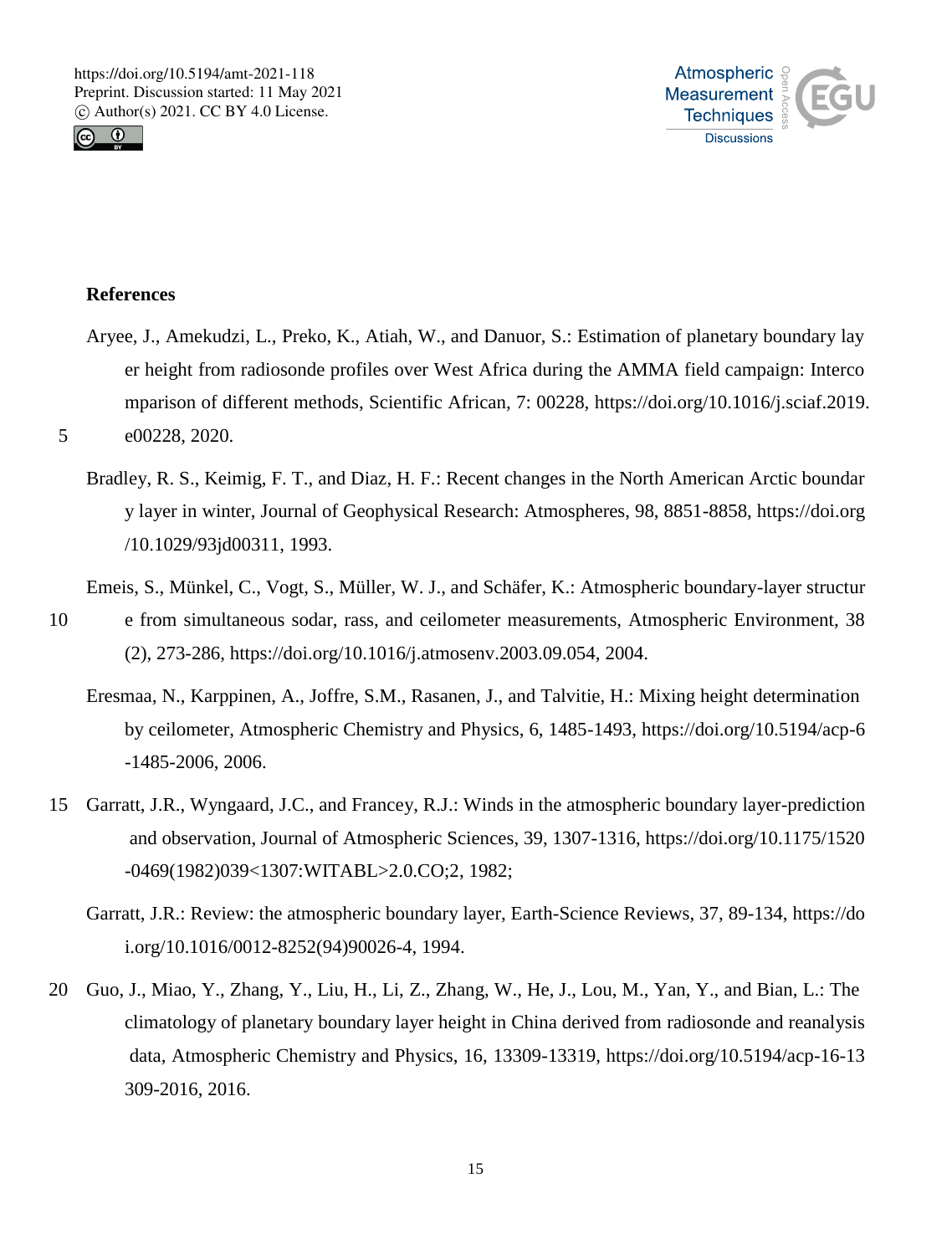



- Guo, J., Zhang, X., Che, H., Gong, S., An, X., Cao, C., Guang, J., Zhang, H., Wang, Y., and Zhang, X.: Correlation between PM concentrations and aerosol optical depth in eastern China, Atmosph eric Environment, 43, 5876-5886, https://doi.org/10.1016/j.atmosenv.2009.08.026, 2009.
- Guo, J., Li, Y., Cohen, J. B., Li, J., Chen, D., Xu, H., Liu, L., Yin, J., Hu, K., and Zhai, P.: Shift in th 5 e Temporal Trend of Boundary Layer Height in China Using Long‐Term (1979–2016) Radioso nde Data, Geophysical Research Letters, 46, 6080-6089, https://doi.org/10.1029/2019gl082666, 2019.
	- Guo, J., Liu, B., Gong, W., Shi, L., Zhang, Y., Ma, Y., Zhang, J., Chen, T., Bai, K., Stoffelen, A., Le euw, G., and Xu, X.: First comparison of wind observations from ESA's satellite mission Aeolu
- 10 s and ground-based radar wind profiler network of China, Atmospheric Chemistry and Physics, 21(4), 2945-2958, https://doi.org/10.5194/acp-2020-869, 2021.
	- Hong, Q., Liu, C., Hu, Q., Xing, C., Tan, W., Liu, H., Liu, J. Evolution of the vertical structure of air pollutants during winter heavy pollution episodes: The role of regional transport and potential sources. Atmospheric Research, 228, 206-222, 2019.
- 15 Holzworth, G.C.: Estimates of mean maximum mixing depths in the contiguous United States, Mont hly Weather Review, 92, 235-242, https://doi.org/10.1175/1520-0493(1964)092<0235:eommm d>2.3.co;2, 1964.
	- Haeffelin, M., Angelini, F., Morille, Y., Martucci, G., Frey, S., Gobbi, G.P., Lolli, S., O'Dowd, C. D., Sauvage, L., Xueref-Rémy, I., Wastine, B., and Feist, D. G.: Evaluation of Mixing-Height Retri
- 20 evals from Automatic Profiling Lidars and Ceilometers in View of Future Integrated Networks i n Europe, Boundary Layer Meteorology, 143, 49-75, https://doi.org/10.1007/s10546-011-9643 z, 2012.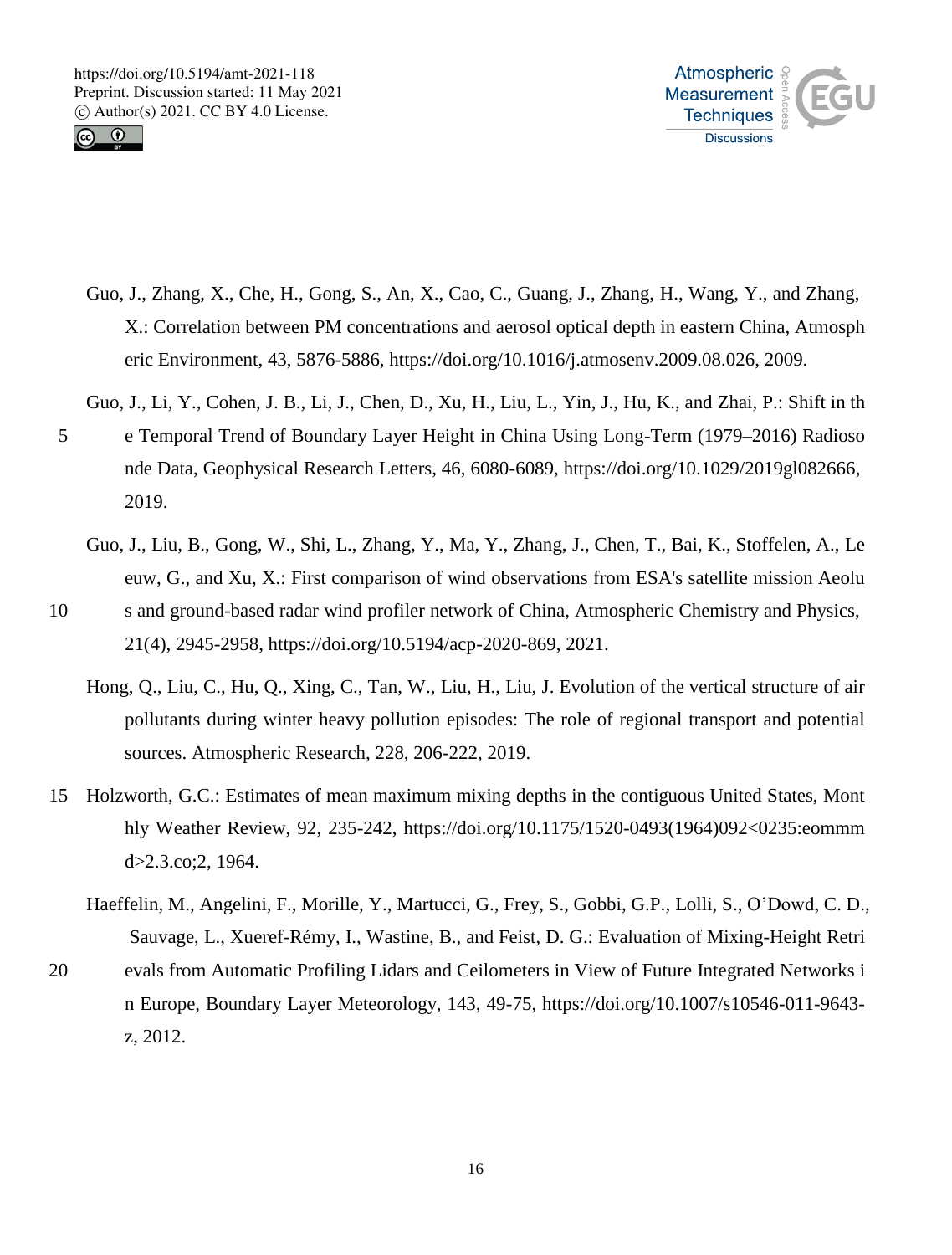



- Jiang, Y., Xin, J., Zhao, D., Jia, D., and Dai, L. Analysis of differences between thermodynamic and material boundary layer structure: comparison of detection by ceilometer and microwave radio meter, Atmospheric Research, 105179, https://doi.org/10.1016/j.atmosres.2020.105179, 2020.
- Ji, X., Liu, C., Xie, Z., Hu, Q., Dong, Y., Fan, G., Liu, J. Comparison of mixing layer height 5 inversion algorithms using lidar and a pollution case study in Baoding, China. Journal of Environmental Sciences, 79, 81-90, 2019.
	- Krishnamurthy, R., Newsom, R.K., Berg, L.K., Xiao, H., Ma, P., and Turner, D.D.: On the estimatio n of boundary layer heights: A machine learning approach, Atmospheric Measurement Techniq ues Discussions, 1-34, https://doi.org/10.5194/amt-2020-439, 2020.
- 10 Kursinski, E.R., Hajj, G.A., Schofield, J.T., Linfield, R.P., and Hardy, K.R.: Observing Earth's atmos phere with radio occultation measurements using the Global Positioning System, Journal of Geo physical Research: Atmospheres, 102, 23429-23465, https://doi.org/10.1029/97jd01569, 1997.
	- Liu, B., Ma, Y., Gong, W., Zhang, M., and Yang, J.: Study of continuous air pollution in winter over Wuhan based on ground-based and satellite observations, Atmospheric Pollution Research, 9, 1
- 15 56-165, https://doi.org/10.1016/j.apr.2017.08.004, 2018.
	- Liu, B., Ma, Y., Gong, W., Zhang, M. and Shi, Y.: The relationship between black carbon and atmos pheric boundary layer height, Atmospheric Pollution Research, 10, https://doi.org/10.1016/j.apr. 2018.06.007, 2019.
- Liu, B., Ma, Y., Shi, Y., Jin, S., Jin, Y., and Gong, W.: The characteristics and sources of the aerosol 20 s within the nocturnal residual layer over Wuhan, China, Atmospheric Research, 241, 104959, h ttps://doi.org/10.1016/j.atmosres.2020.104959, 2020.
	- Liu, B., Guo, J., Gong, W., Shi, Y., and Jin, S.: Boundary layer height as estimated from Radar wind profilers in four cities in China: Relative contributions from Aerosols and surface features, Rem ote Sens., 12, 1657, https://doi.org/10.3390/rs12101657, 2020.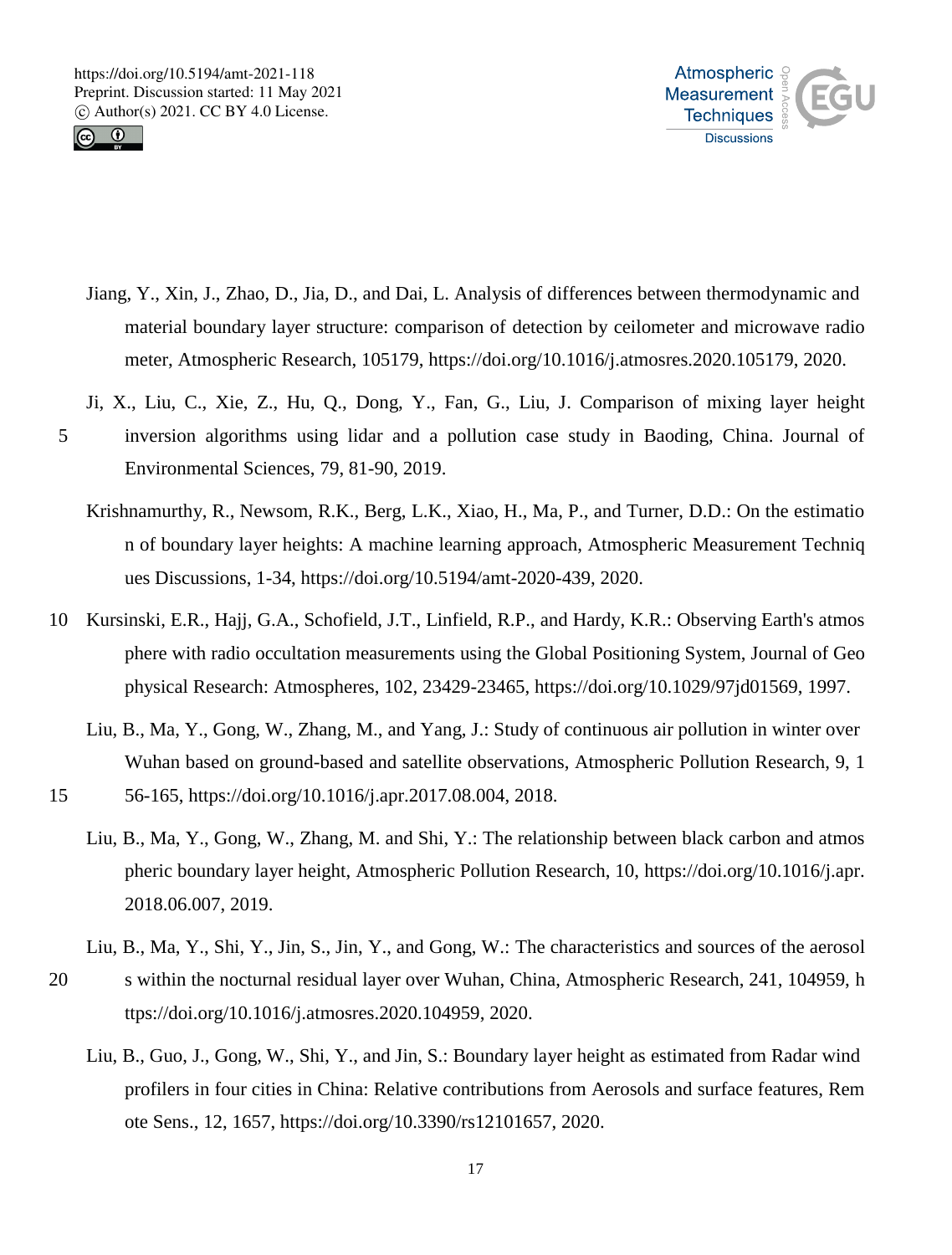



- Liu, S., Liang. X.Z.: Observed diurnal cycle climatology of planetary boundary layer height, Journal of Climate, 23(21), 5790-5809, https://doi.org/10.1175/2010jcli3552.1, 2010.
- Mcgrath-Spangler, E.L., Denning, A.S.: Estimates of North American summertime planetary bounda ry layer depths derived from space-borne lidar, Journal of Geophysical Research Atmospheres,
- 5 117, D15, https://doi.org/10.1029/2012jd017615, 2012.
	- Medeiros, B., Hall, A., and Stevens, B.: What Controls the Mean Depth of the PBL?, Journal of Clim ate, 18, 3157-3172, https://doi.org/10.1175/jcli3417.1, 2005.
- Nieuwstadt, F.T.M.: The turbulent structure of the stable, nocturnal boundary layer, Journal of Atmo spheric Sciences, 41, 2202–2216, https://doi.org/10.1175/1520-0469(1984)041<2202:TTSOTS> 10 2.0.CO;2, 1984.
	- Oke, T.R.: The heat island of the urban boundary layer: characteristics, causes and effects, Wind cli mate in cities, 81-107, https://doi.org/10.1007/978-94-017-3686-2\_5, 1995.
	- Poulos, G.S., Blumen, W., Fritts, D.C., Lundquist, J.K., Sun, J., Burns, S.P., Nappo, C., Banta, R., N ewsom, R., Cuxart, J., Terradellas, E., Balsley, B., and Jensen, M.: CASES-99: A Comprehensi
- 15 ve Investigation of the Stable Nocturnal Boundary Layer, Bulletin of the American Meteorologi cal Society, 83, 555-581, 2002.
	- Rieutord, T., Aubert, S., and Machado, T.: Mixing height derivation from aerosol lidar using machin e learning: KABL and ADABL algorithms, Atmospheric Measurement Techniques Discussions, 1-27, https://doi.org/10.5194/amt-2020-78, 2020.
- 20 Schween, J.H., Hirsikko, A., Löhnert, U., and Crewell, S.: Mixing-layer height retrieval with ceilome ter and Doppler lidar: from case studies to long-term assessment, Atmospheric Measurement Te chniques, 7, 3685-3704, https://doi.org/10.5194/amt-7-3685-2014, 2014.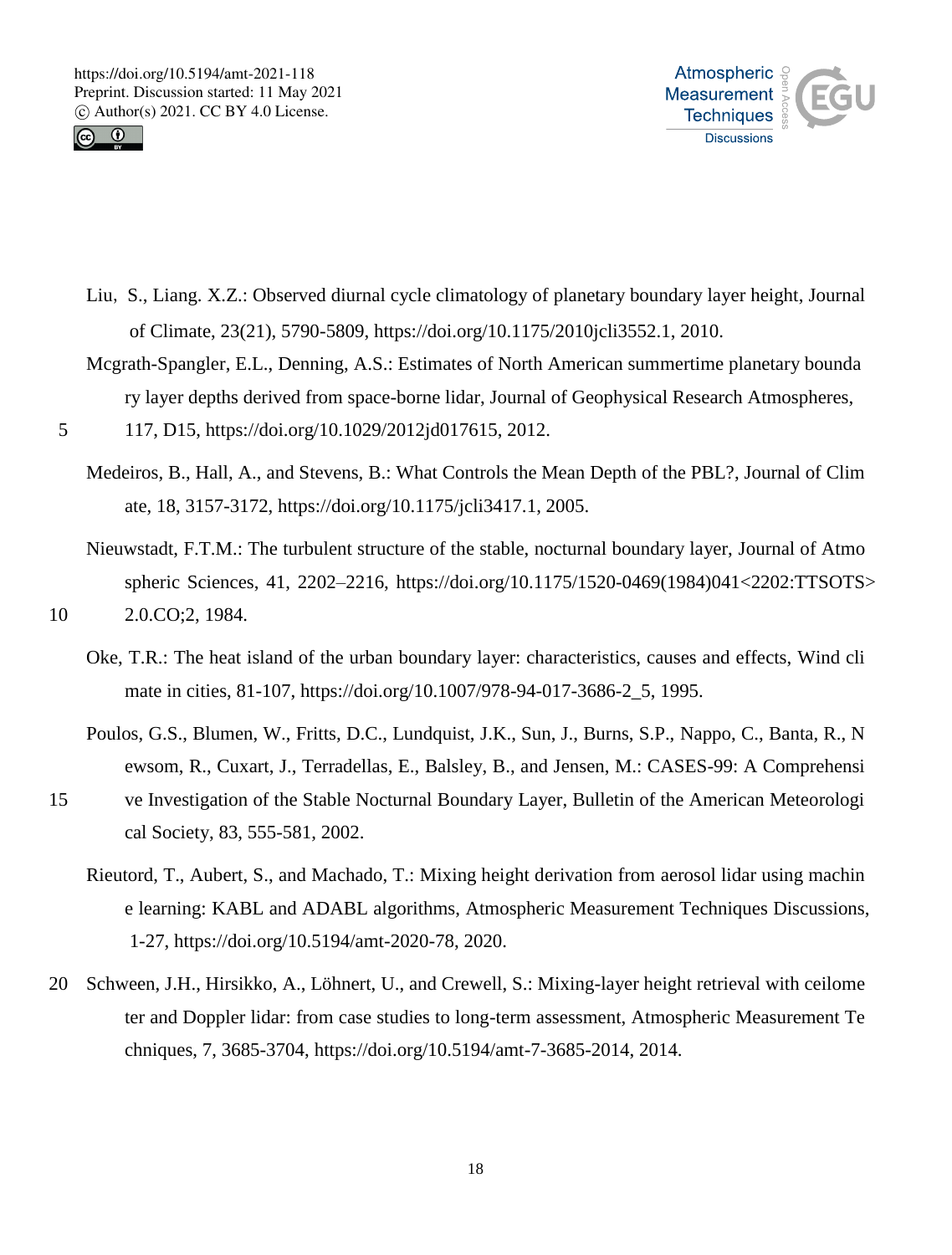



- Seibert, P., Beyrich, F., Gryning, S., Joffre, S., Rasmussen, A., and Tercier, P.: Review and intercom parison of operational methods for the determination of the mixing height, Atmospheric environ ment, 34, 1001-1027, https://doi.org/10.1016/S1352-2310(99)00349-0, 2000.
- Seidel, D.J., Ao, C.O., and Li, K.: Estimating climatological planetary boundary layer heights from r
- 5 adiosonde observations: Comparison of methods and uncertainty analysis, Journal of Geophysic al Research, 115, D16, https://doi.org/10.1029/2009jd013680, 2010.
	- Seidel, D.J., Zhang, Y., Beljaars, A., Golaz, J., Jacobson, A.R., and Medeiros, B.: Climatology of the planetary boundary layer over the continental United States and Europe, Journal of Geophysica l Research: Atmospheres, 117, D17, https://doi.org/10.1029/2012jd018143, 2012.
- 10 Stull R B.: An introduction to boundary layer meteorology, Kluwer Academic Publishers, 1988.
	- Su, T., Li, Z., Zheng, Y., Luan, Q., and Guo, J.: Abnormally Shallow Boundary Layer Associated Wi th Severe Air Pollution During the COVID‐19 Lockdown in China, Geophysical Research Lette rs, 47, 20, https://doi.org/10.1029/2020gl090041, 2020.
	- Shi, Y., Liu, B., Chen, S., Gong, W., Ma Y., Zhang, M., Jin, S., and Jin Y.: Characteristics of aerosol
- 15 within the nocturnal residual layer and its effects on surface PM2.5 over China, Atmospheric E nvironment, 241, 117841, https://doi.org/10.1016/j.atmosenv.2020.117841, 2020.
	- Vogelezang, D., Holtslag, A.A.: Evaluation and model impacts of alternative boundary-layer height f ormulations, Boundary-Layer Meteorology, 81, 245-269, https://doi.org/10.1007/bf02430331, 1 996.
- 20 Wang, X., Wang, K.: Estimation of atmospheric mixing layer height from radiosonde data, Atmosph eric Measurement Techniques, 7(6), 1701-1709, https://doi.org/10.5194/amt-7-1701-2014, 2014.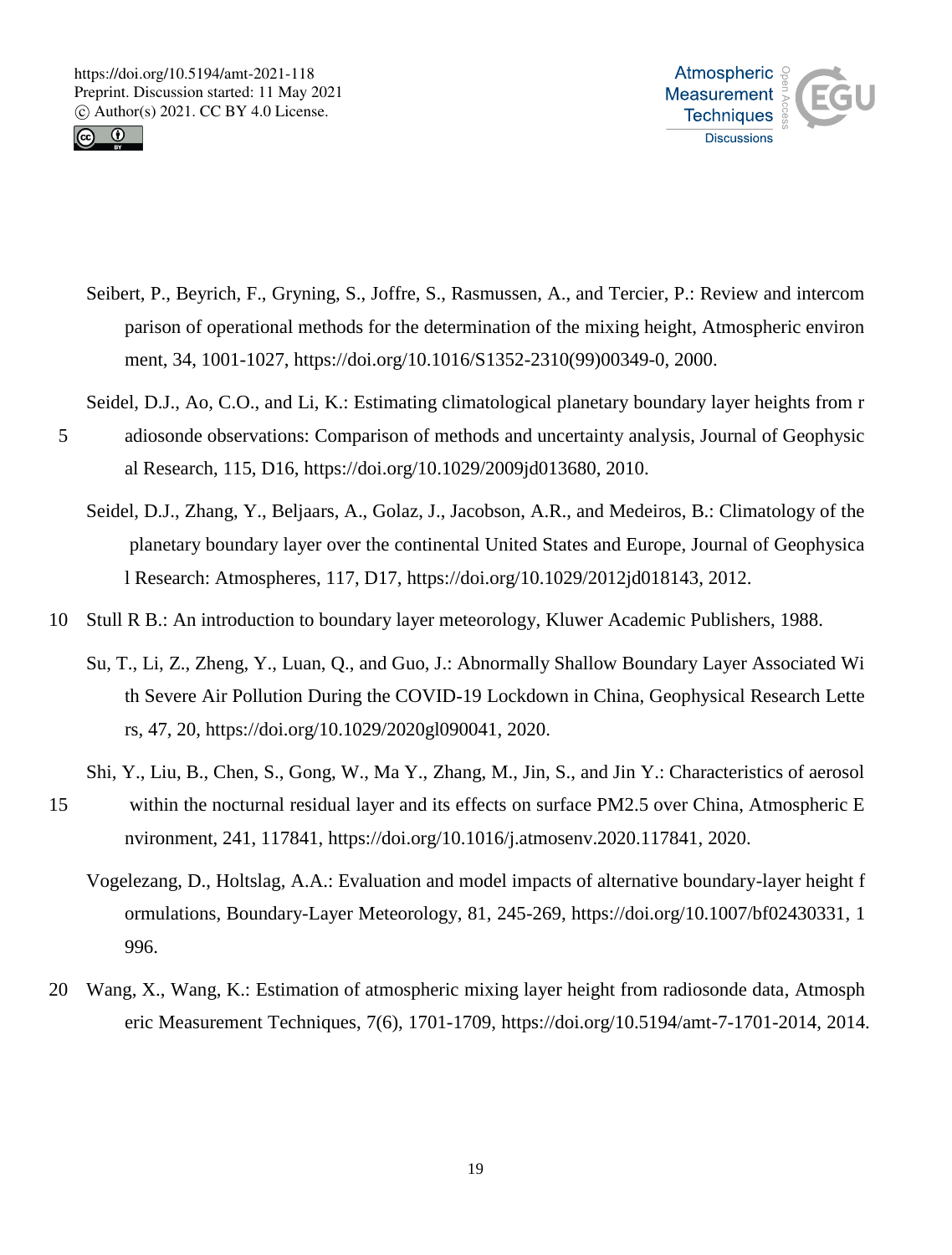



Zhang, W., Guo, J., Miao, Y., Liu, H., Zhang, Y., Li, Z., and Zhai, P.: Planetary boundary layer heig ht from CALIOP compared to radiosonde over China, Atmospheric Chemistry and Physics, 16, 9951-9963, https://doi.org/10.5194/acp-16-9951-2016, 2016.

Zhang, W., Guo, J., Miao, Y., Liu, H., Song, Y., Fang, Z., He, J., Lou, M., Yan, Y., Li, Y., and Zhai,

- 5 P.: On the Summertime Planetary Boundary Layer with Different Thermodynamic Stability in China: A Radiosonde Perspective, Journal of Climate, 31, 1451-1465, https://doi.org/10.1175/jc li-d-17-0231.1, 2018.
	- Zhang, Y., Sun, K., Gao, Z., Pan, Z., Shook, M.A., and Li, D.: Diurnal Climatology of Planetary Bou ndary Layer Height Over the Contiguous United States Derived From AMDAR and Reanalysis
- 10 Data, Journal of Geophysical Research: Atmospheres, 125, https://doi.org/10.1029/2020jd03280 3, 2020.

15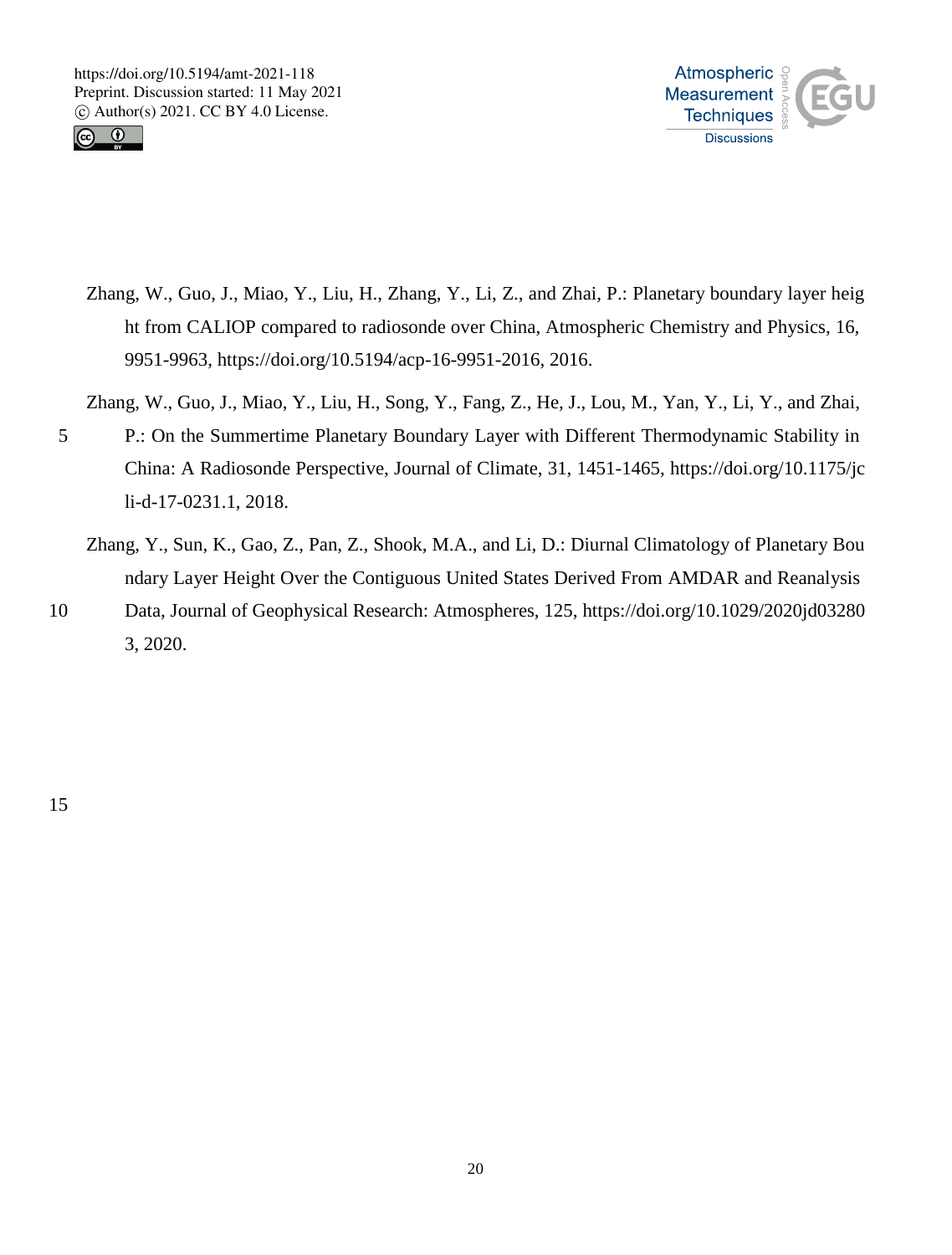



| Site number | <b>Site</b> | Longitude | Latitude | Elevation (m) | <b>Total Observation</b> |
|-------------|-------------|-----------|----------|---------------|--------------------------|
|             |             |           |          |               | <b>Period</b>            |
| 51463       | Urumqi      | 87.7      | 43.8     | 936           | 01/2019-12/2019          |
| 54511       | Beijing     | 116.5     | 39.8     | 31            | $01/2019 - 12/2019$      |
| 54727       | Jinan       | 117.5     | 36.7     | 264           | $01/2019 - 12/2019$      |
| 54857       | Qingdao     | 120.3     | 36.1     | 75            | $01/2019 - 12/2019$      |
| 57494       | Wuhan       | 114.1     | 30.6     | 24            | $01/2019 - 12/2019$      |
| 57687       | Changsha    | 112.8     | 28.1     | 120           | $01/2019 - 12/2019$      |
| 59758       | Haikou      | 110.3     | 20.0     | 65            | 01/2019-12/2019          |
| 59948       | Sanya       | 109.6     | 18.2     | 364           | 01/2019-12/2019          |
| 59981       | Sansha      | 112.3     | 16.8     | 6             | 01/2019-12/2019          |

**Table 1.** Summary of RS launch locations and durations of soundings from each site.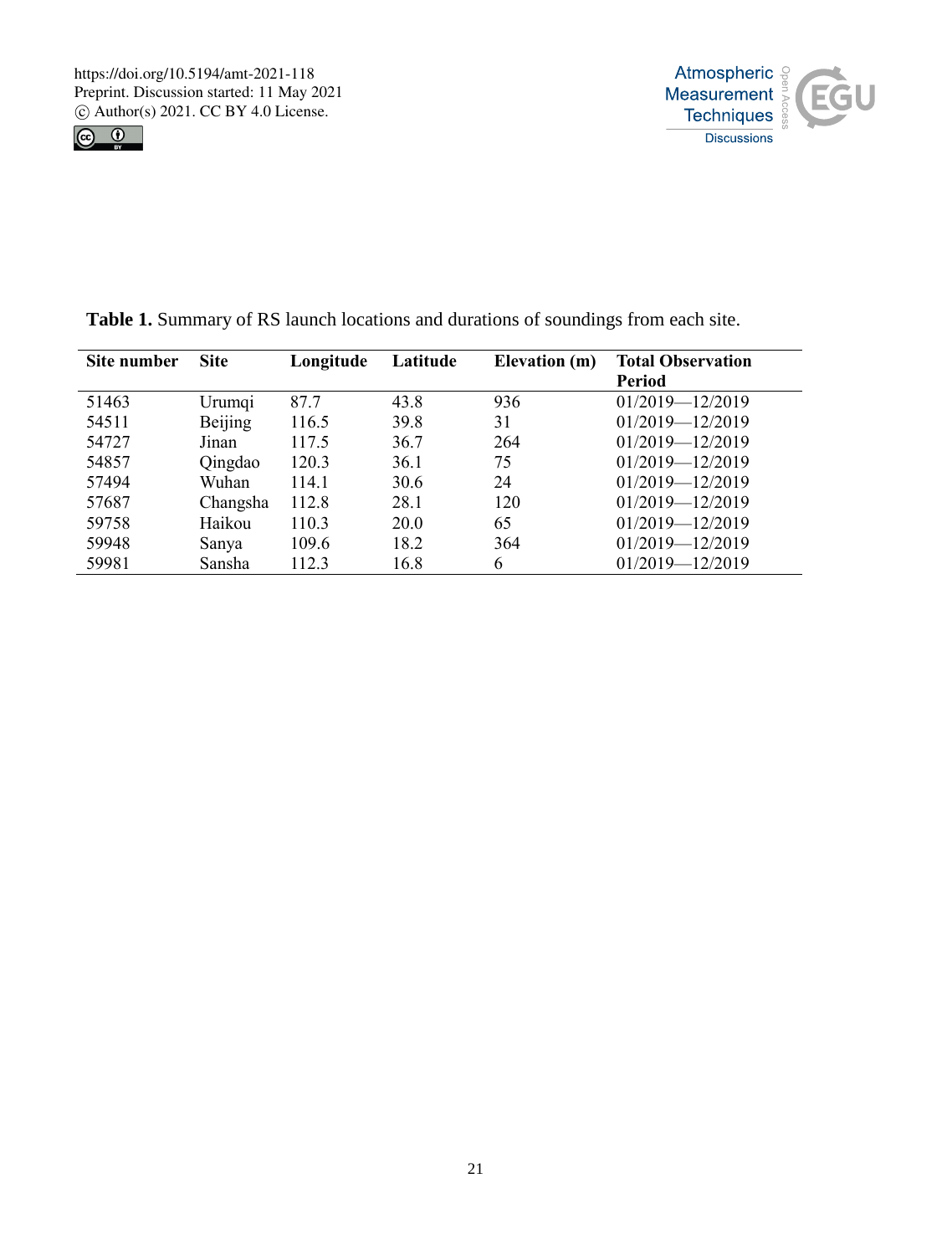



| <b>Type</b> | Consistency  | $GM_{\theta}$ | GM <sub>RH</sub> | <b>PM</b> | <b>RM</b> |
|-------------|--------------|---------------|------------------|-----------|-----------|
|             | Consistent   | 83.96%        | 74.06%           | 80.48%    | 80.75%    |
| CBL         | Inconsistent | 13.37%        | 24.60%           | 14.97%    | 16.31%    |
|             | Nan          | 02.67%        | $01.34\%$        | 04.55%    | 02.94%    |
| <b>NBL</b>  | Consistent   | 91.72%        | 84.97%           | 86.93%    | 69.50%    |
|             | Inconsistent | 7.41%         | 14.49%           | 12.09%    | 12.20%    |
|             | Nan          | 00.87%        | 00.54%           | 00.98%    | 18.30%    |
| <b>SBL</b>  | Consistent   | 58.35%        | 57.87%           | 49.34%    | 28.47%    |
|             | Inconsistent | 41.23%        | 41.35%           | 50.66%    | 08.05%    |
|             | Nan          | 00.42%        | 00.78%           | 00.00%    | 63.47%    |
| TH .        | Consistent   | 94.85%        | $90.40\%$        | 55.58%    | 03.07%    |
|             | Inconsistent | 04.86%        | $09.60\%$        | 44.42%    | 00.98%    |
|             | Nan          | 00.29%        | $00.00\%$        | $00.00\%$ | 95.95%    |

**Table 2.** Consistency statistics of algorithms under different classification conditions.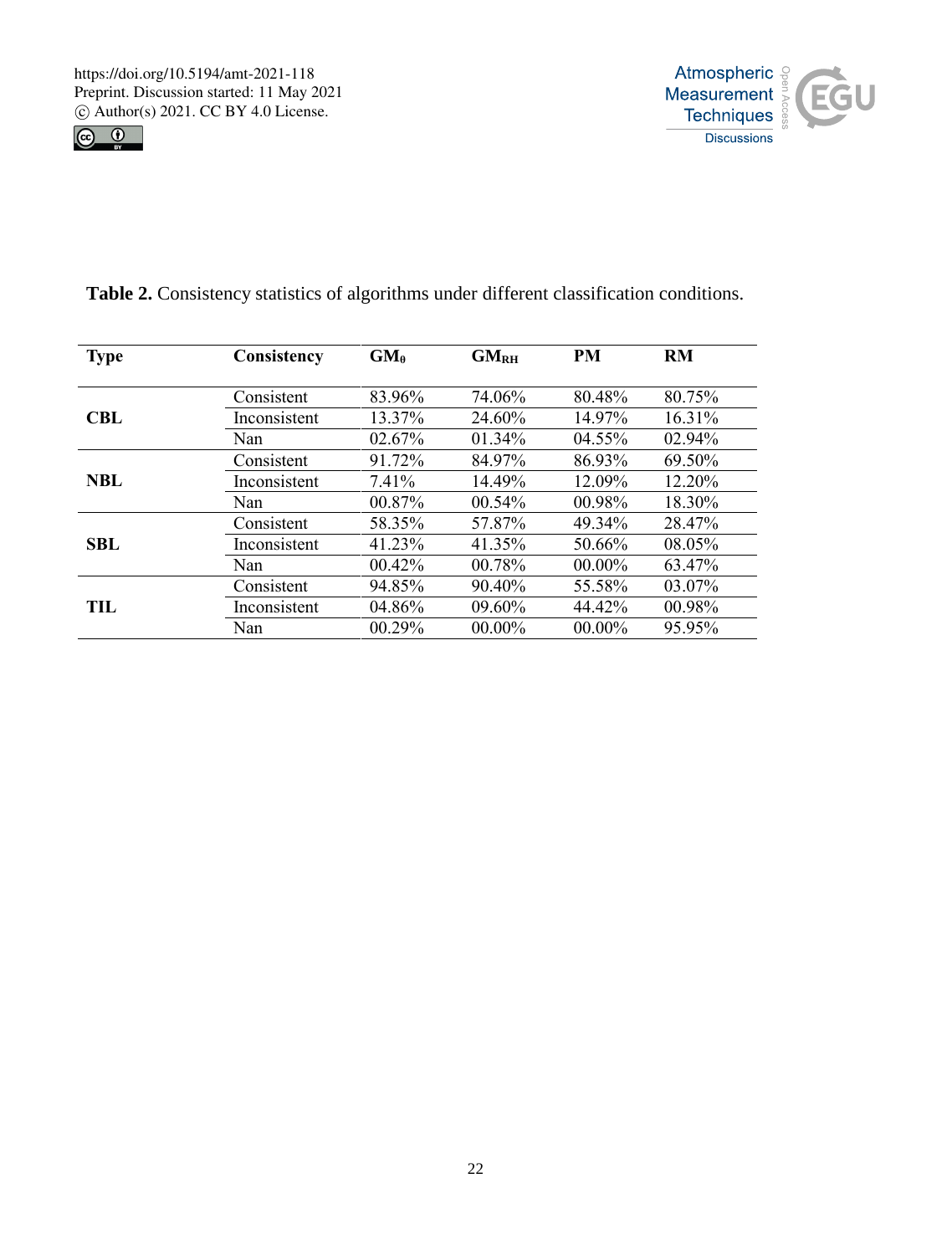





total cases (blue), CBL cases (orange), NBL cases (yellow) and SBL cases (white).

5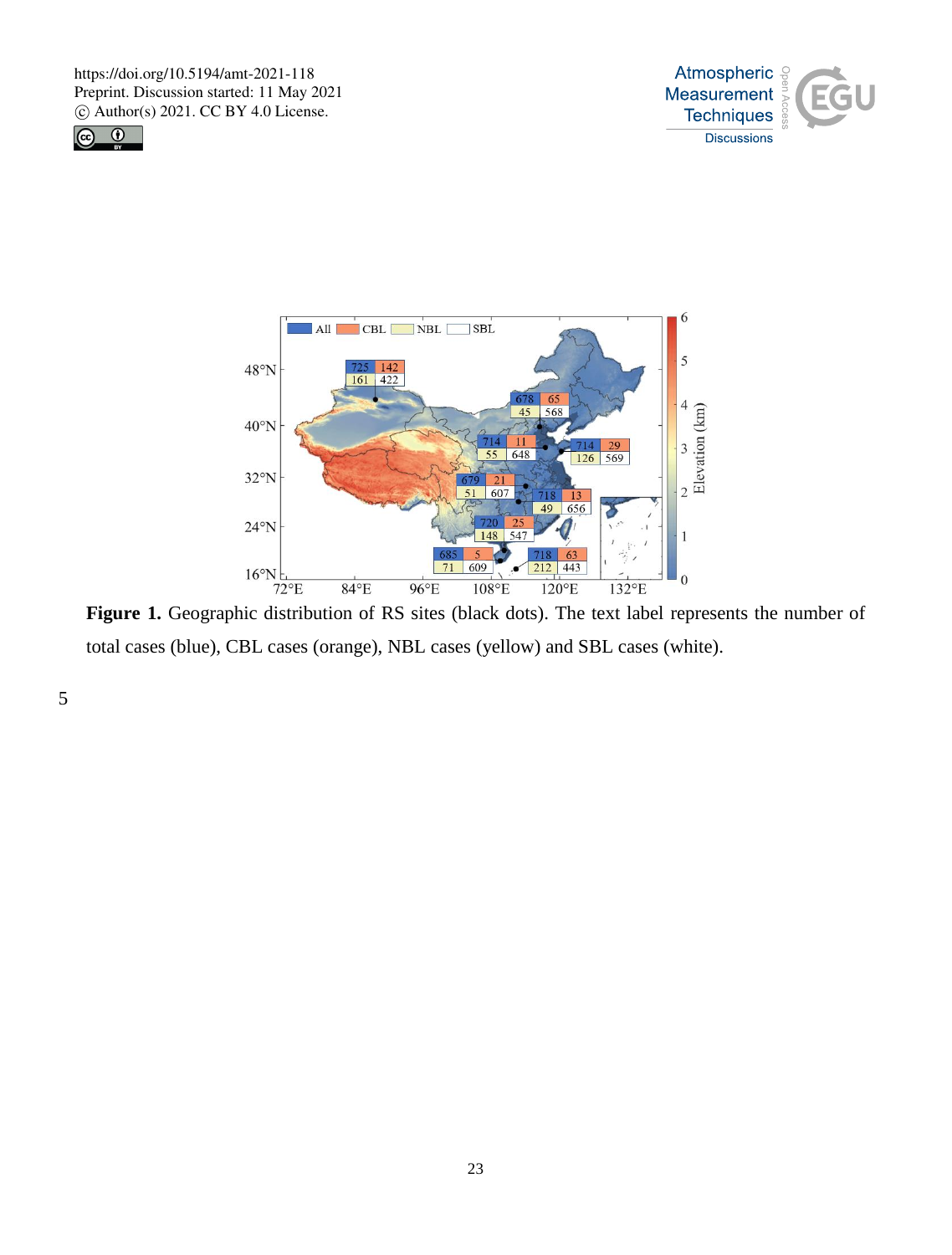





**Figure 2.** Statistics of the classification number of the nine selected sites at different times. The red, orange, green and blue squares represent CBL, NBL, TIL and SBL, respectively.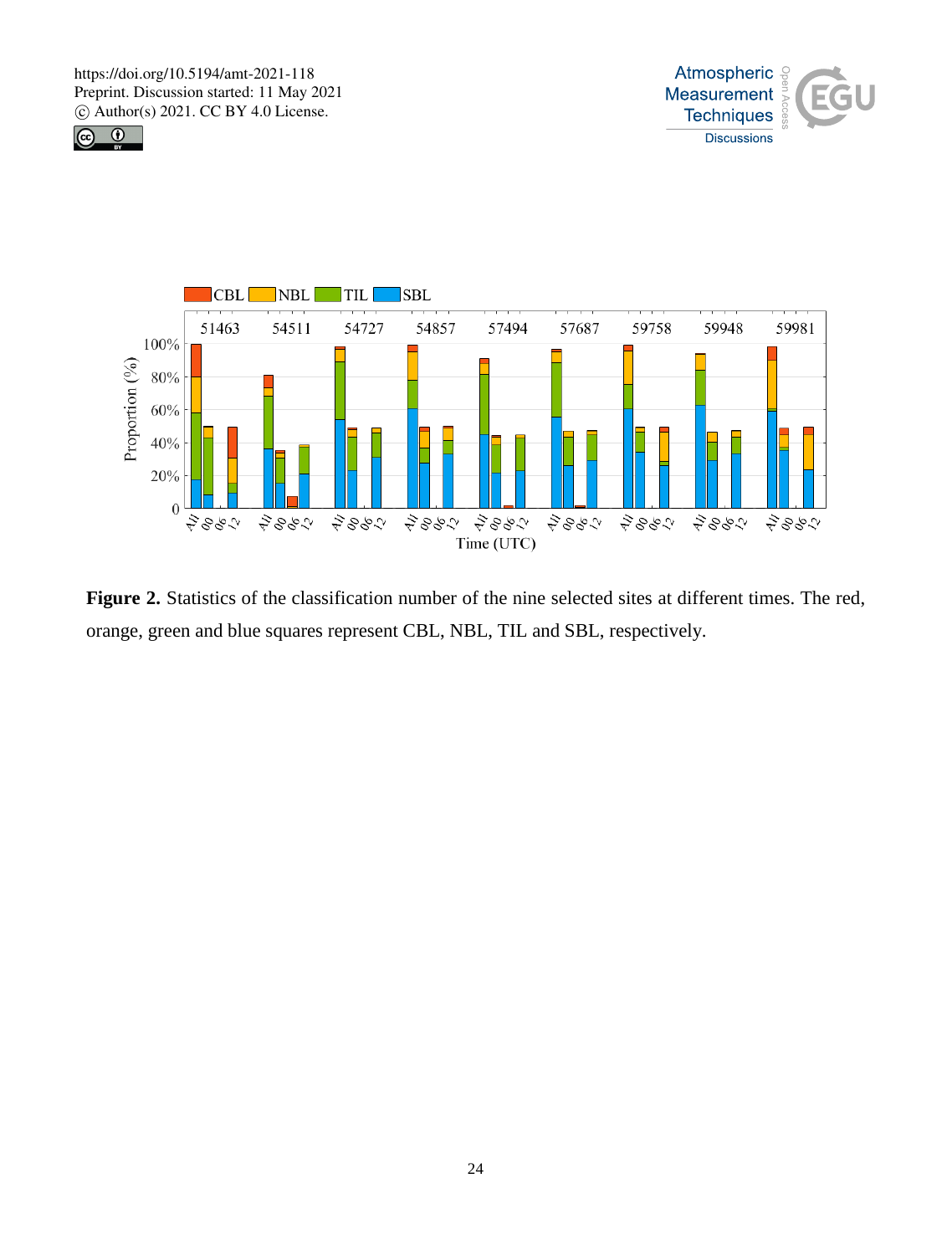





**Figure 3.** Daily quartile and average height of PBLH under (a) all conditions, (b) CBL, (c) NBL and (d) SBL. For each method, the 25th, 50th and 75th percentile values are shown in coloured, white and grey bars, respectively. The solid black dots represent the average PBLH.

5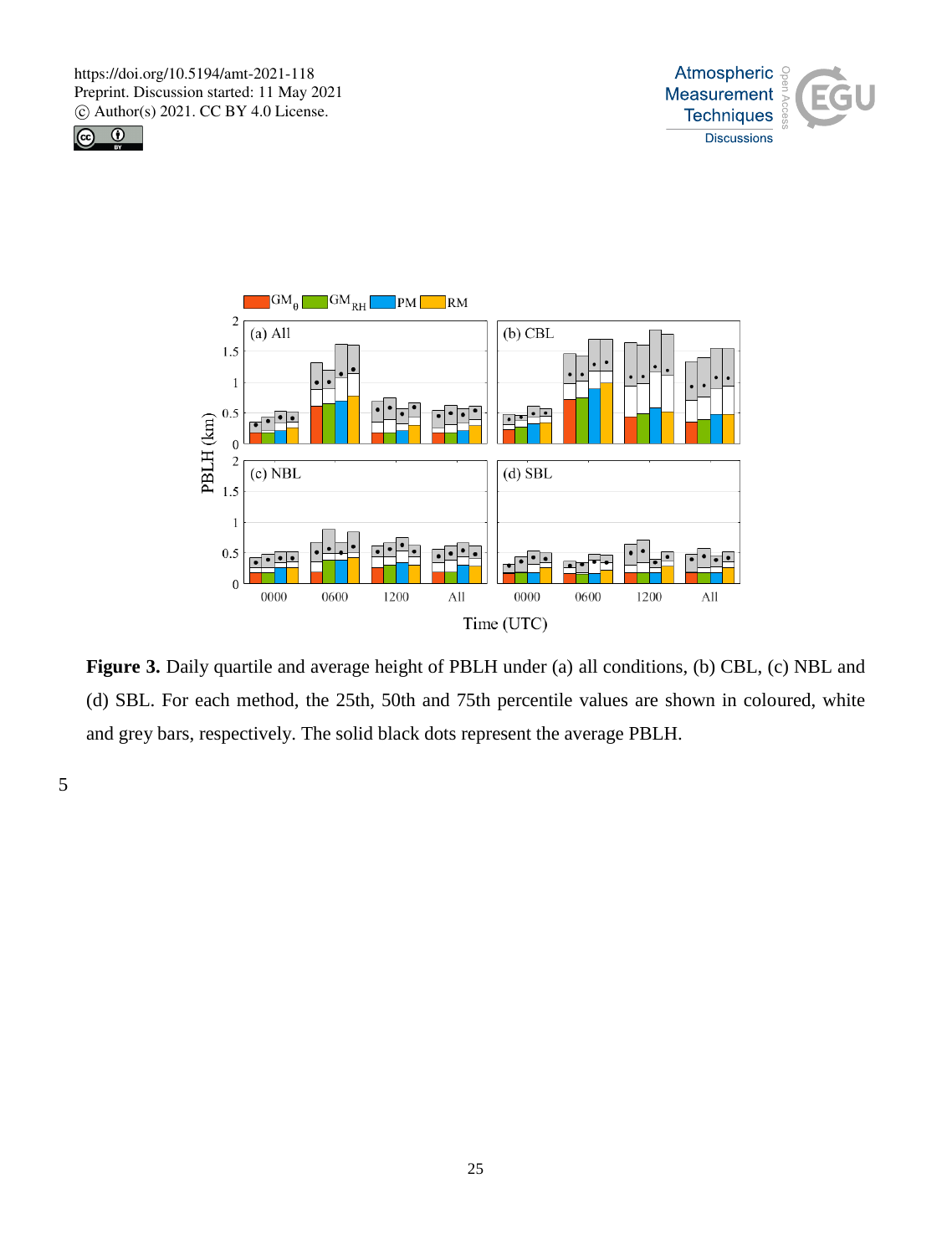





**Figure 4.** Case studies of PBLH determination from (a)  $GM_\theta$  (blue) and  $GM_{RH}$  (orange), (b) PM (blue) and RM (orange) and (c) profiles of temperature (blue) and wind speed (orange) under CBL classification. (d), (e) and (f) are same as (a), (b) and (c) but in different cases.

5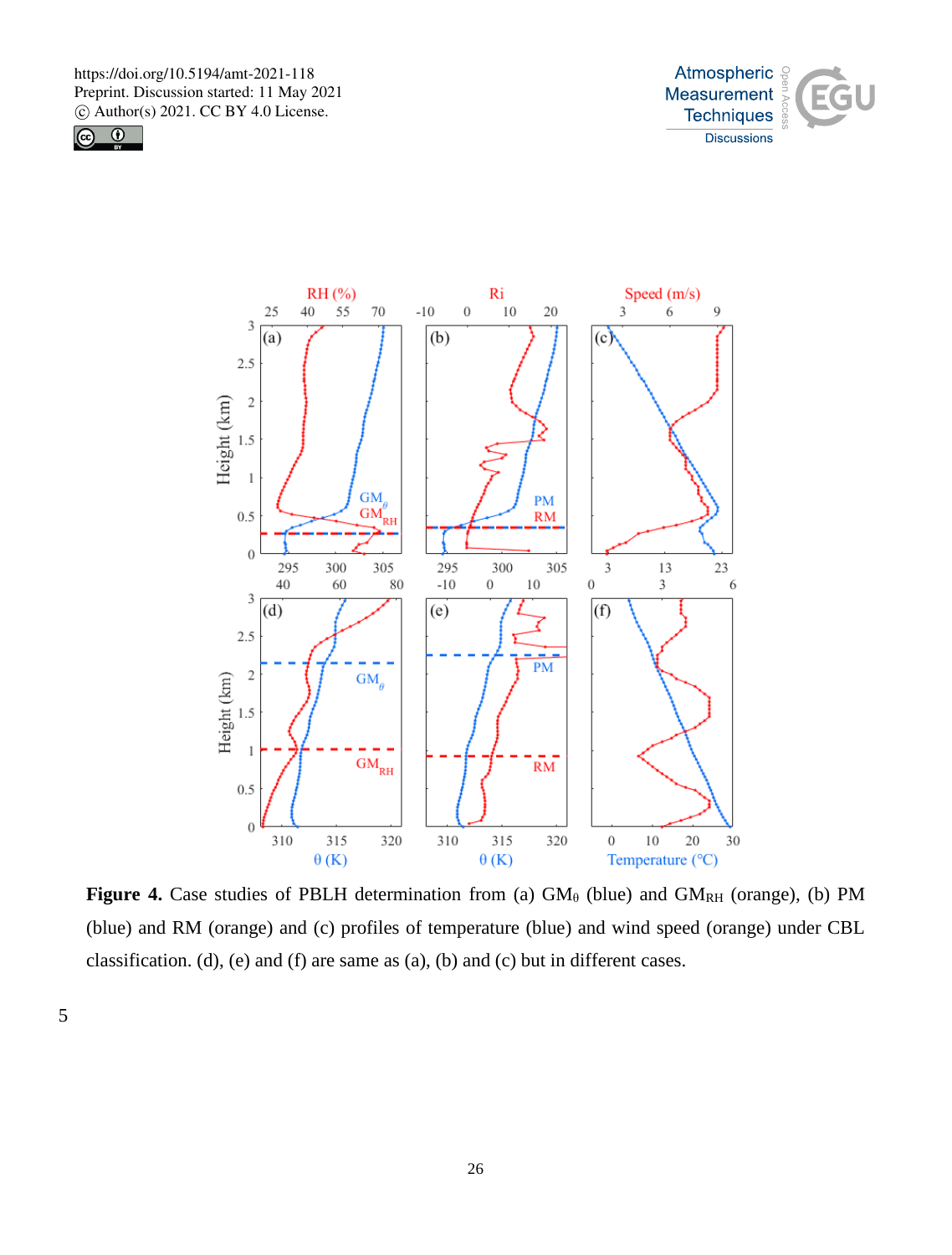





**Figure 5.** Same description as that in Figure 4, but under NBL classification.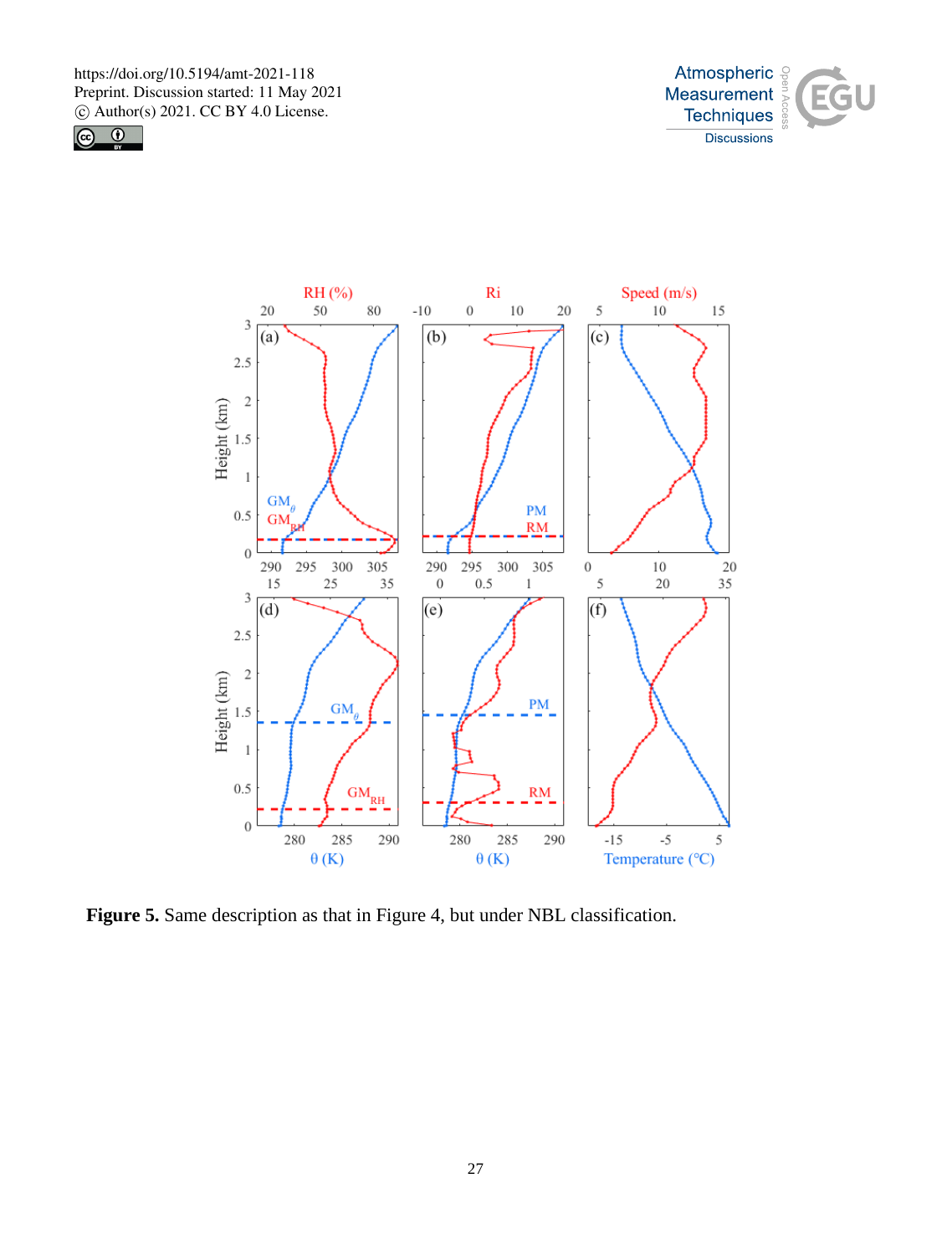





Figure 6. Same description as that in Figure 4, but under SBL classification.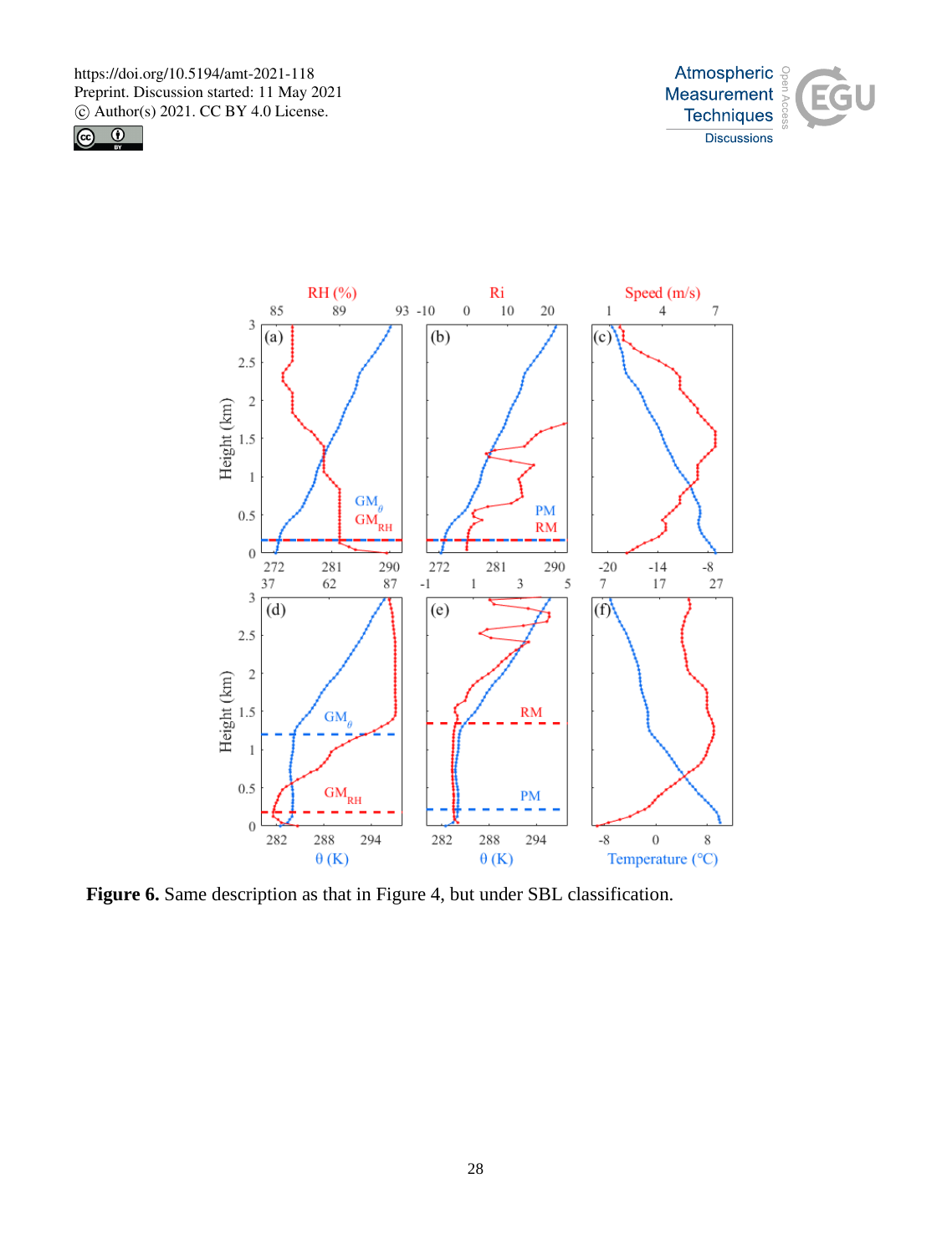





**Figure 7.** Mean (solid line) and standard deviation (shadow) profiles of wind speed and potential temperature in (a, d) CBL, (b, e) NBL and (c, f) SBL classifications.